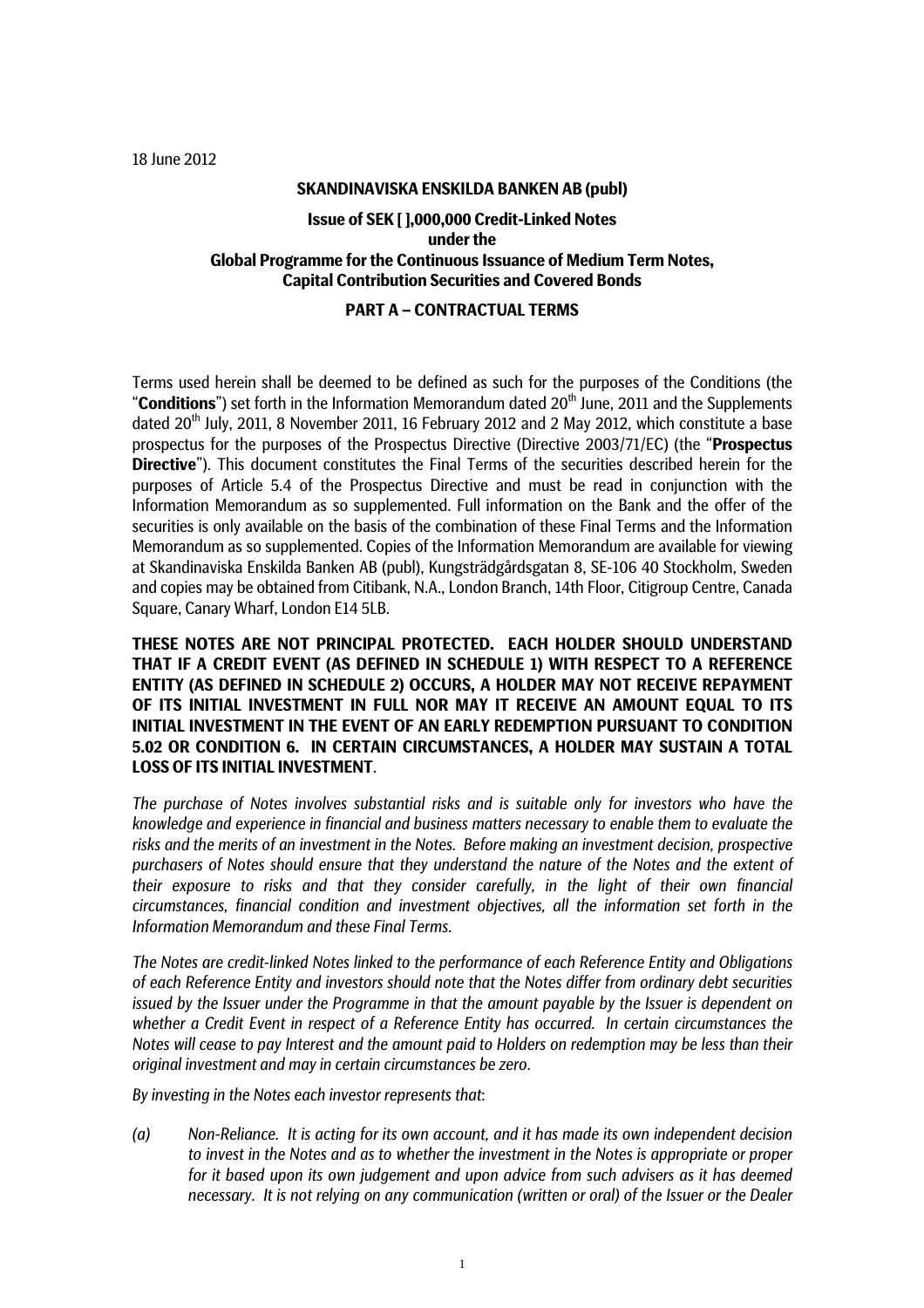*as investment advice or as a recommendation to invest in the Notes, it being understood that information and explanations related to the terms and conditions of the Notes shall not be considered to be investment advice or a recommendation to invest in the Notes. No communication (written or oral) received from the Issuer or the Dealer shall be deemed to be an assurance or guarantee as to the expected results of the investment in the Notes.* 

- *(b) Assessment and Understanding. It is capable of assessing the merits of and understanding (on its own behalf or through independent professional advice), and understands and accepts, the terms and conditions and the risks of the investment in the Notes. It is also capable of assuming, and assumes, the risks of the investment in the Notes.*
- *(c) Status of Parties. Neither the Issuer nor the Dealer is acting as a fiduciary for or adviser to it in respect of the investment in the Notes.*

*In addition, by investing in the Notes each investor represents that it understands, agrees and acknowledges that*:

- *(i) an investment in the Notes may result in a complete or partial loss of principal and/or interest payable under the Notes by virtue of the terms of the Notes;*
- *(ii) the market for the Notes may be limited and this may adversely impact on the value of the Notes and/or the ability of the investor to dispose of them and neither the Issuer nor the Dealer is under any obligation, or makes any commitment, to make a market in or repurchase the Notes; and*
- *(iii) neither the Issuer nor the Dealer has given the investor (either directly or indirectly) any assurance or guarantee as to the merits or performance of the Notes.*

| 1              | <b>Issuer:</b>         |                                          | Skandinaviska Enskilda Banken AB (publ)                                                                                      |  |
|----------------|------------------------|------------------------------------------|------------------------------------------------------------------------------------------------------------------------------|--|
| $\overline{2}$ | (i)                    | <b>Series Number:</b>                    | 240                                                                                                                          |  |
|                | (ii)                   | <b>Tranche Number:</b>                   | $\mathbf{1}$                                                                                                                 |  |
| 3              |                        | <b>Specified Currency or Currencies:</b> | Swedish Kronor ("SEK")                                                                                                       |  |
| 4              |                        | <b>Aggregate Nominal Amount:</b>         |                                                                                                                              |  |
|                | (i)                    | Series:                                  | SEK [ 1,000,000                                                                                                              |  |
|                | (ii)                   | Tranche:                                 | SEK [ 1,000,000                                                                                                              |  |
| 5              |                        | <b>Issue Price of Tranche:</b>           | 100.00 per cent. of the Aggregate Nominal<br>Amount.                                                                         |  |
| 6              | (a)                    | <b>Specified Denominations:</b>          | SEK 100,000 (the Initial Specified<br><b>Denomination</b> )                                                                  |  |
|                | (b)                    | <b>Calculation Amount:</b>               | Initial Specified Denomination reduced by 1/50<br>for each Credit Event where the Conditions to<br>Settlement are satisfied. |  |
| 7              | (i)                    | <b>Issue Date:</b>                       | 19 June 2012                                                                                                                 |  |
|                | (ii)                   | <b>Interest Commencement Date:</b>       | 28 June 2012                                                                                                                 |  |
| 8              |                        | <b>Maturity Date:</b>                    | See paragraph 1 of Schedule 1.                                                                                               |  |
| 9              | <b>Interest Basis:</b> |                                          | Fixed Rate, subject to the provisions in paragraph<br>15 below.                                                              |  |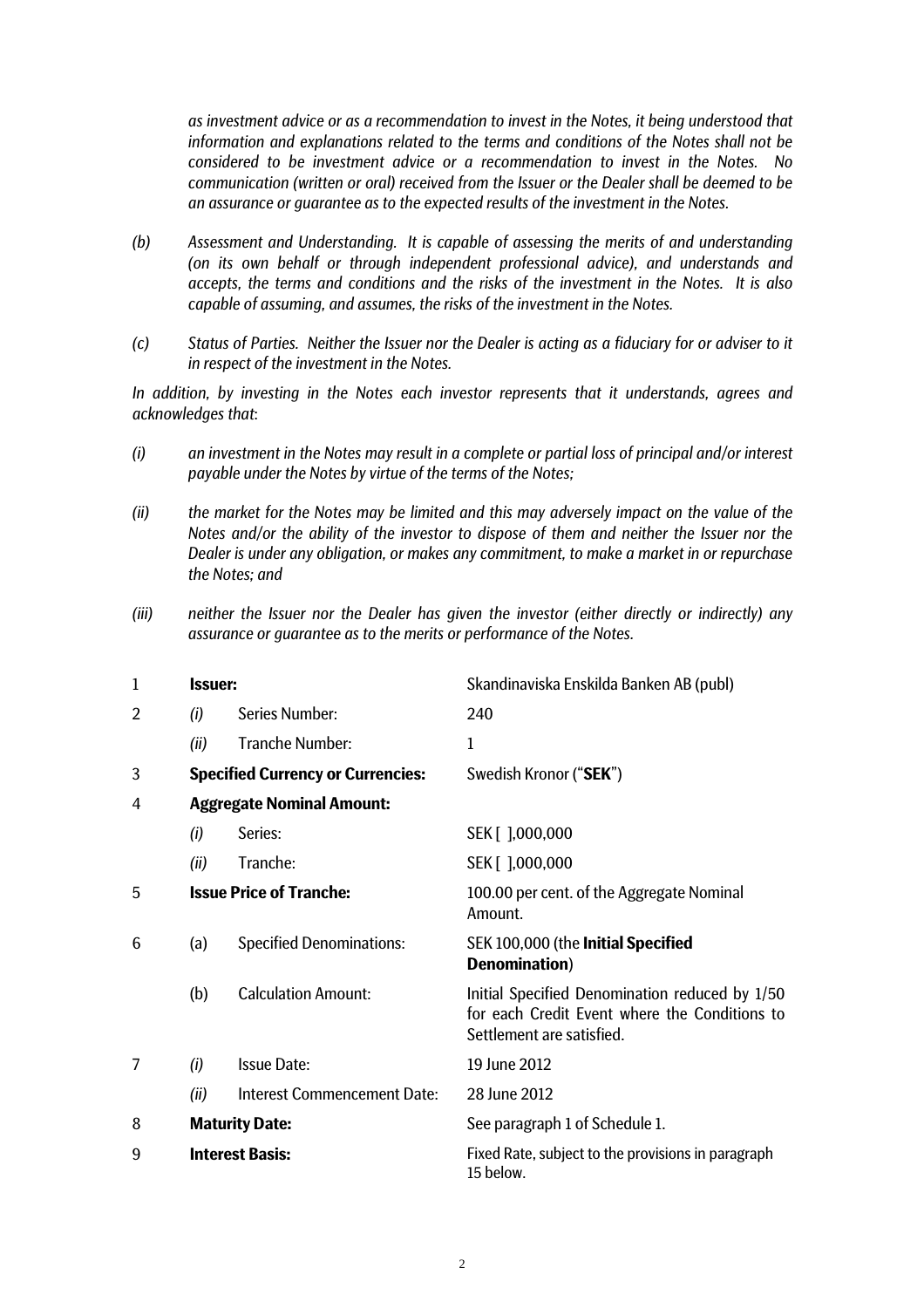| 10                | <b>Redemption/Payment Basis:</b>                                       | The Final Redemption Amount shall be 100 per<br>cent. of the Specified Denomination of each<br>Note and shall be paid in cash, subject to the<br>provision set out in the Schedule 1. |
|-------------------|------------------------------------------------------------------------|---------------------------------------------------------------------------------------------------------------------------------------------------------------------------------------|
| 11                | <b>Change of Interest Basis or</b><br><b>Redemption/Payment Basis:</b> | See Schedule 1.                                                                                                                                                                       |
| $12 \overline{ }$ | <b>Put/Call Options:</b>                                               | Not Applicable.                                                                                                                                                                       |
| 13                | Type of Note:<br>(1)                                                   | MTN.                                                                                                                                                                                  |

| (ii)  | If Capital Contribution Security |                 |  |
|-------|----------------------------------|-----------------|--|
|       | conversion applicable:           | Not Applicable  |  |
| (iii) | <b>Status of MTN</b>             | Unsubordinated. |  |

*(iv)* If Undated Subordinated, conversion applicable: Not Applicable

14 **Method of distribution:** Non-syndicated.

# **PROVISIONS RELATING TO INTEREST (IF ANY) PAYABLE**

| 15 |       | <b>Fixed Rate Provisions:</b>   | Applicable.                                                                                                                                                                                                                                                                                                                                                |  |
|----|-------|---------------------------------|------------------------------------------------------------------------------------------------------------------------------------------------------------------------------------------------------------------------------------------------------------------------------------------------------------------------------------------------------------|--|
|    | (i)   | Rate(s) of Interest:            | Indicatively [8.00] per cent. [The Rate of Interest<br>will be determined by the Issuer at latest on the<br>Issue Date. See p 3 in Part B of these Final Terms<br>for further information.]                                                                                                                                                                |  |
|    | (ii)  | Interest Payment Dates(s):      | The Interest Payment Dates for each Specified<br>Period (as defined below) shall be 15 <sup>th</sup> July and<br>15 <sup>th</sup> January in each year, from and including 15<br>January 2013 to and including the Maturity Date,<br>subject to adjustment in accordance with the<br><b>Business Day Convention.</b>                                       |  |
|    |       |                                 | Specified Period means the period beginning on<br>(and including) the $28th$ of June 2012 and ending<br>on (but excluding) the 20 <sup>th</sup> December 2012 and<br>each subsequent period of 6 months thereafter<br>beginning on (and including) 20 <sup>th</sup> December<br>2012 and ending on (but excluding) $15th$ July<br>2015 (last long Coupon). |  |
|    |       | <b>Business Day Convention:</b> | <b>Following Business Day Convention.</b>                                                                                                                                                                                                                                                                                                                  |  |
|    | (iii) | <b>Fixed Coupon Amount(s):</b>  | As determined by the Calculation Agent equal to<br>the Calculation Amount multiplied by the Rates<br>of Interest.                                                                                                                                                                                                                                          |  |
|    | (iv)  | Broken Amount(s):               | As determined by the Calculation Agent equal to<br>the Calculation Amount multiplied by the Rates<br>of Interest and accrued days.                                                                                                                                                                                                                         |  |
|    | (v)   | Day Count Fraction:             | 30/360, Unadjusted                                                                                                                                                                                                                                                                                                                                         |  |
|    | (vi)  | Determination dates(s):         | <b>Not Applicable</b>                                                                                                                                                                                                                                                                                                                                      |  |
|    | (vii) | Other terms relating to the     |                                                                                                                                                                                                                                                                                                                                                            |  |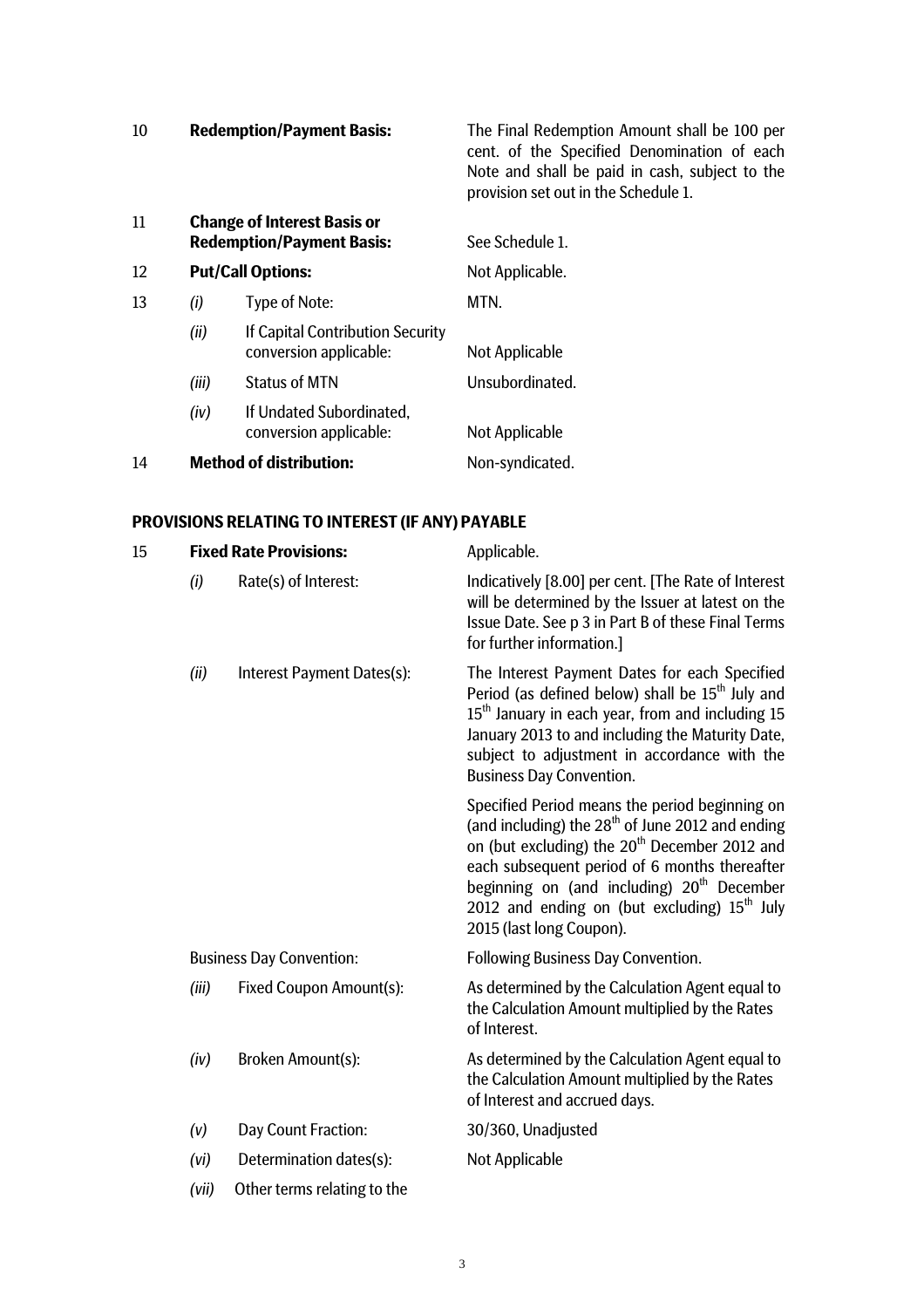|    | method of calculating interest<br>for Fixed Rates Notes:         | As specified in Schedule 1 |
|----|------------------------------------------------------------------|----------------------------|
| 16 | <b>Floating Rate Provisions:</b>                                 | Not Applicable.            |
| 17 | <b>Zero Coupon Note Provisions:</b>                              | Not Applicable.            |
| 18 | Linked<br>Index<br><b>Note</b><br><b>Interest</b><br>Provisions: | Not Applicable.            |
| 19 | <b>Dual Currency Interest Note</b><br><b>Provisions:</b>         | Not Applicable.            |
| 20 | <b>Commodity Linked Interest</b><br><b>Provisions:</b>           | Not Applicable.            |
| 21 | <b>Equity Linked Interest Provisions:</b>                        | Not Applicable.            |
| 22 | <b>Credit Linked Interest Provisions:</b>                        | Not Applicable.            |
| 23 | <b>Fund Linked Interest Provisions:</b>                          | Not Applicable.            |
|    |                                                                  |                            |

# **PROVISIONS RELATING TO REDEMPTION**

24 **Issuer Call:** Not Applicable.

| 25 | <b>Investor Put:</b>                                                                                                                                                                                                                                  | Not Applicable.                                                                                                                                                                                                                                                                                                                                                                                                                   |
|----|-------------------------------------------------------------------------------------------------------------------------------------------------------------------------------------------------------------------------------------------------------|-----------------------------------------------------------------------------------------------------------------------------------------------------------------------------------------------------------------------------------------------------------------------------------------------------------------------------------------------------------------------------------------------------------------------------------|
| 26 | <b>Final Redemption Amount of each</b><br>Instrument:                                                                                                                                                                                                 | SEK 100,000 per Specified Denomination<br>subject to the provisions set out in the Schedule<br>1                                                                                                                                                                                                                                                                                                                                  |
| 27 | <b>Early Redemption Amount(s) of each</b><br>Instrument payable on redemption<br>for taxation reasons or on event of<br>default and/or the method of<br>Calculating the same (if required or<br>if different from that set out in<br>Condition 5.07): | The Early Redemption Amount of each Note<br>payable on redemption for tax reasons or<br>following an Event of Default shall be an amount<br>equal to its <i>pro rata</i> portion of the market value<br>of the Notes, (which, for the avoidance of doubt,<br>shall be net of any hedging costs) on the date of<br>redemption, as determined by the Calculation<br>Agent in good faith and in a commercially<br>reasonable manner. |
| 28 | <b>Early Redemption upon a Tax Event:</b>                                                                                                                                                                                                             | Not Applicable.                                                                                                                                                                                                                                                                                                                                                                                                                   |
| 29 | Early Redemption upon a Capital<br>Event:                                                                                                                                                                                                             | Not Applicable.                                                                                                                                                                                                                                                                                                                                                                                                                   |

### **GENERAL PROVISIONS APPLICABLE TO THE NOTES**

30 **Form of Notes:** 

**1.01** The Notes shall be issued in uncertificated and dematerialised book –entry form in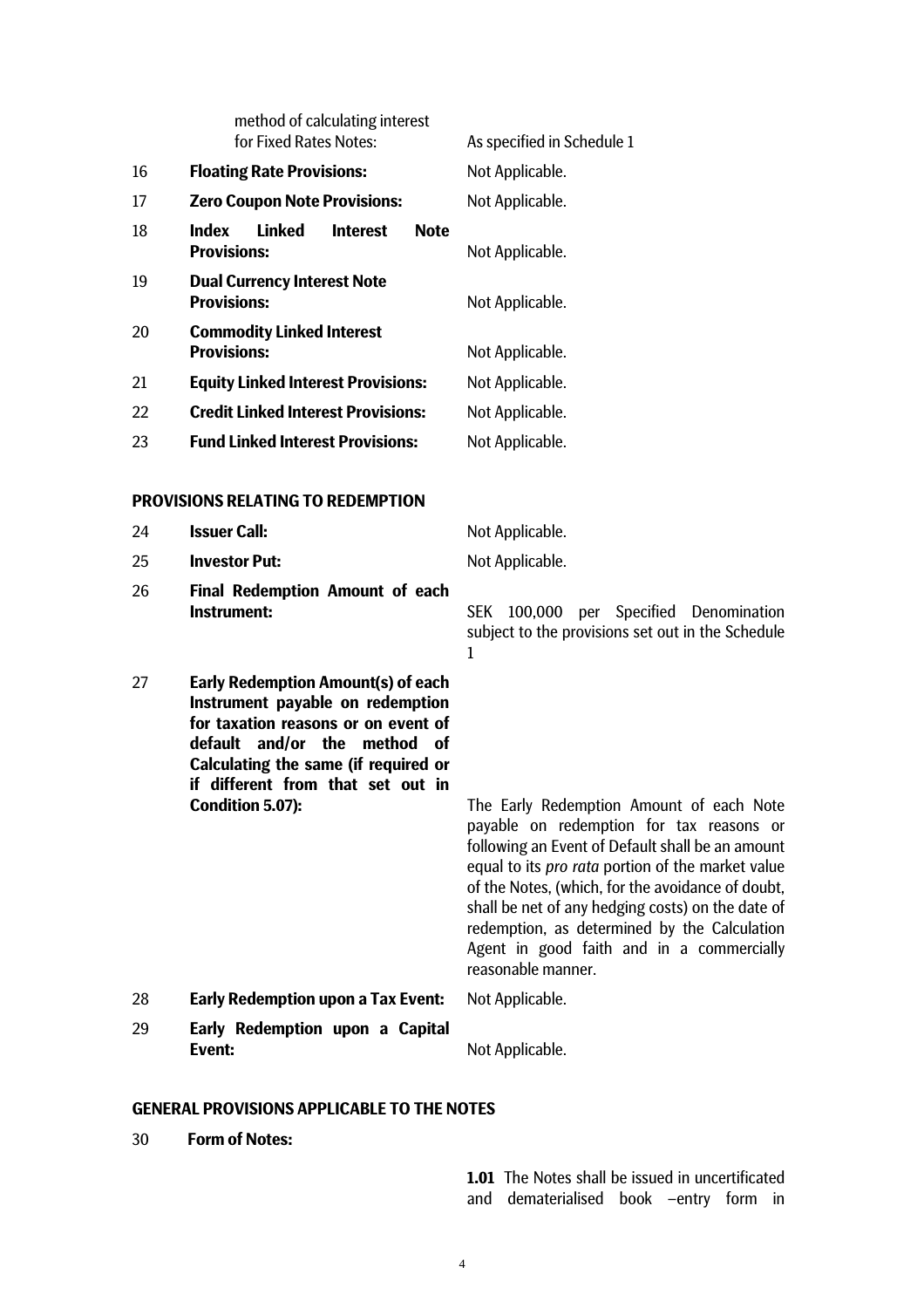accordance with the Swedish Financial Instruments Accounts Act (Sw. *lag (1998:1479) om kontoföring av finansiella instrument*) om kontoföring av finansiella instrument), other applicable Swedish legislation and the rules and regulations applicable to, and or issued by Euroclear Sweden AB (the "VP System"). For this purpose, the Conditions shall be modified as specified in this Condition and to the extent any provision of the Conditions is otherwise inconsistent with the terms of this Condition it shall be deemed to have been modified accordingly.

References in the Conditions to the Fiscal Agency Agreement shall, unless the context otherwise requires, be construed as a reference to the agency agreement (if any) between the Bank and SEB acting in its capacity as agent in respect of the Notes (the "VP System Agent", which expression shall include any successor to SEB in its capacity as such) and references to the Fiscal Agent shall, unless the context otherwise requires, be construed as a reference to the VP System Agent.

In addition, all references to the issuance of Notes in bearer or registered form shall, unless the context otherwise requires, be construed as a reference to the issue of the Notes in uncertificated dematerialised book entry form and references to Coupons and Talons shall not apply to the Notes. Noteholders shall also not have the benefit of the Deed of Covenant.

#### *Title*

**1.02** Title to the Notes will pass by registration in the registers between the direct or indirect accountholders at the VP System in accordance with the rules and procedures of the VP System. Where a nominee is so evidenced, it shall be treated by the Bank as the Holder of the relevant Note. The Holder of a Note will be the person evidenced as such by a book entry in the records of the VP System. The Notes will not be exchangeable for Bearer Notes or Registered Notes.

### *Payments*

**1.03** Payments in respect of the Notes shall be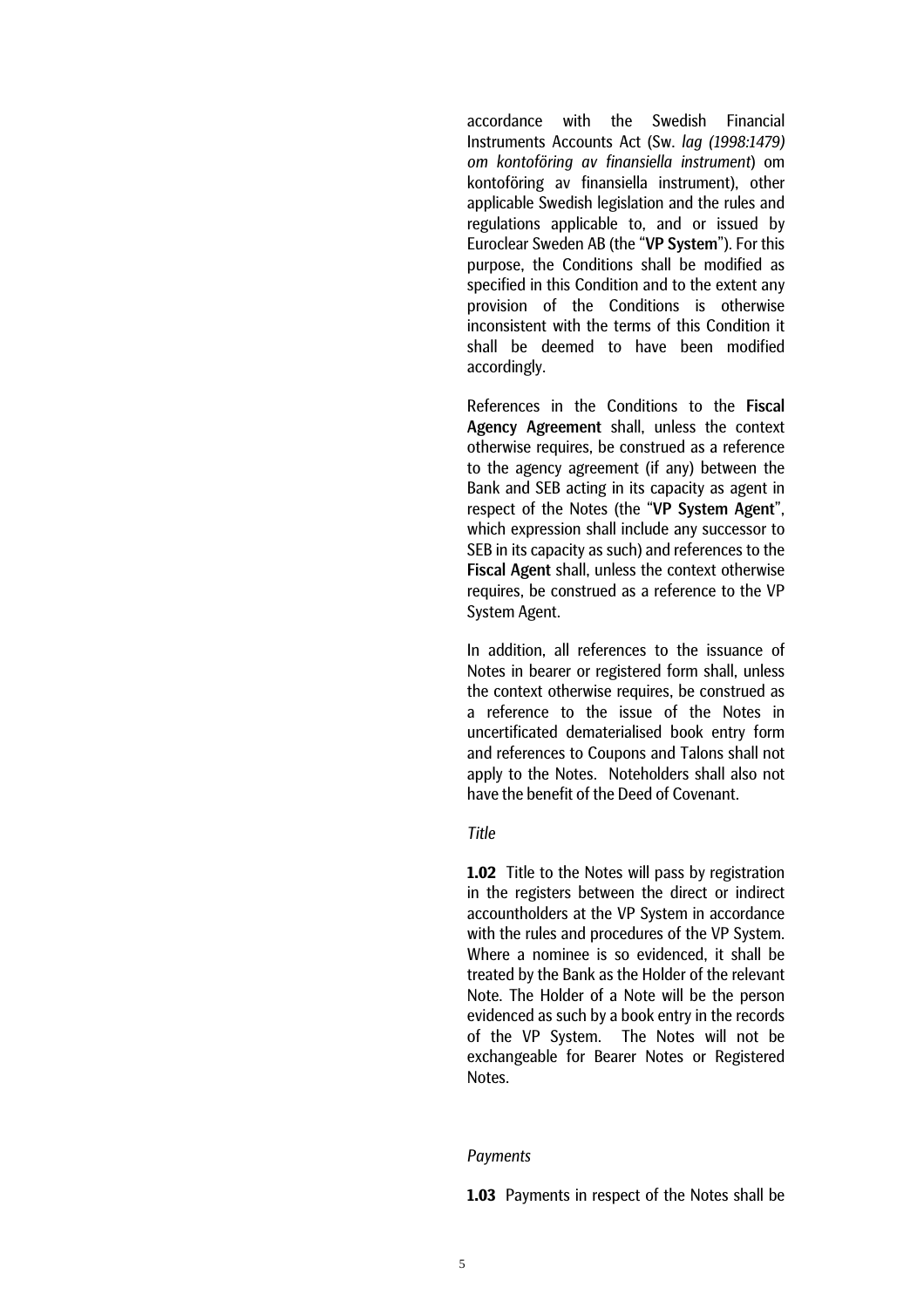made to the Holders shown in the relevant records of the VP System in accordance with and subject to the rules and regulations from time to time governing the VP System. No commissions or expenses shall be charged to such Holders in respect of any such payments.

# *Cancellation of Redeemed and Purchased Notes*

**1.04** All unmatured Notes redeemed or purchased in accordance with Condition 3 shall be deleted from the records of the VP System and cannot be reissued or resold.

**1.05** The Bank shall at all times maintain a VP system agent authorised to act as an account holding institution with the VP System.

### *Meeting of Holders and Modifications*

**1.06** Condition 12 shall not apply to the Notes. Meetings of the Noteholders shall be held in compliance with the relevant regulations of the VP System (if any). The Bank may modify the Notes without the consent of the Holders where the modification is not prejudicial, as determined by the Bank, to the interests of the Noteholders or is of a formal, minor or technical nature or is made to correct a manifest or proven error. Any such modification shall be binding on the Noteholders and shall be notified to the Noteholders in accordance with Condition 13 (including as modified below) as soon as practicable thereafter.

# *Notices*

**1.07** Notices to Noteholders shall be given in accordance with the procedures of the VP System and otherwise in accordance with Condition 13.01.

#### *Governing Law*

**1.08** The Notes, the VP System Agency Agreement and any non-contractual obligations arising out of or in respect of the Notes and the VP System Agency Agreement are governed by, and shall be construed in accordance with, English law, except with respect to the registration of the Notes in the VP System, which shall be governed by, and shall be construed in accordance with, the law of the jurisdiction of the VP System and as otherwise provided in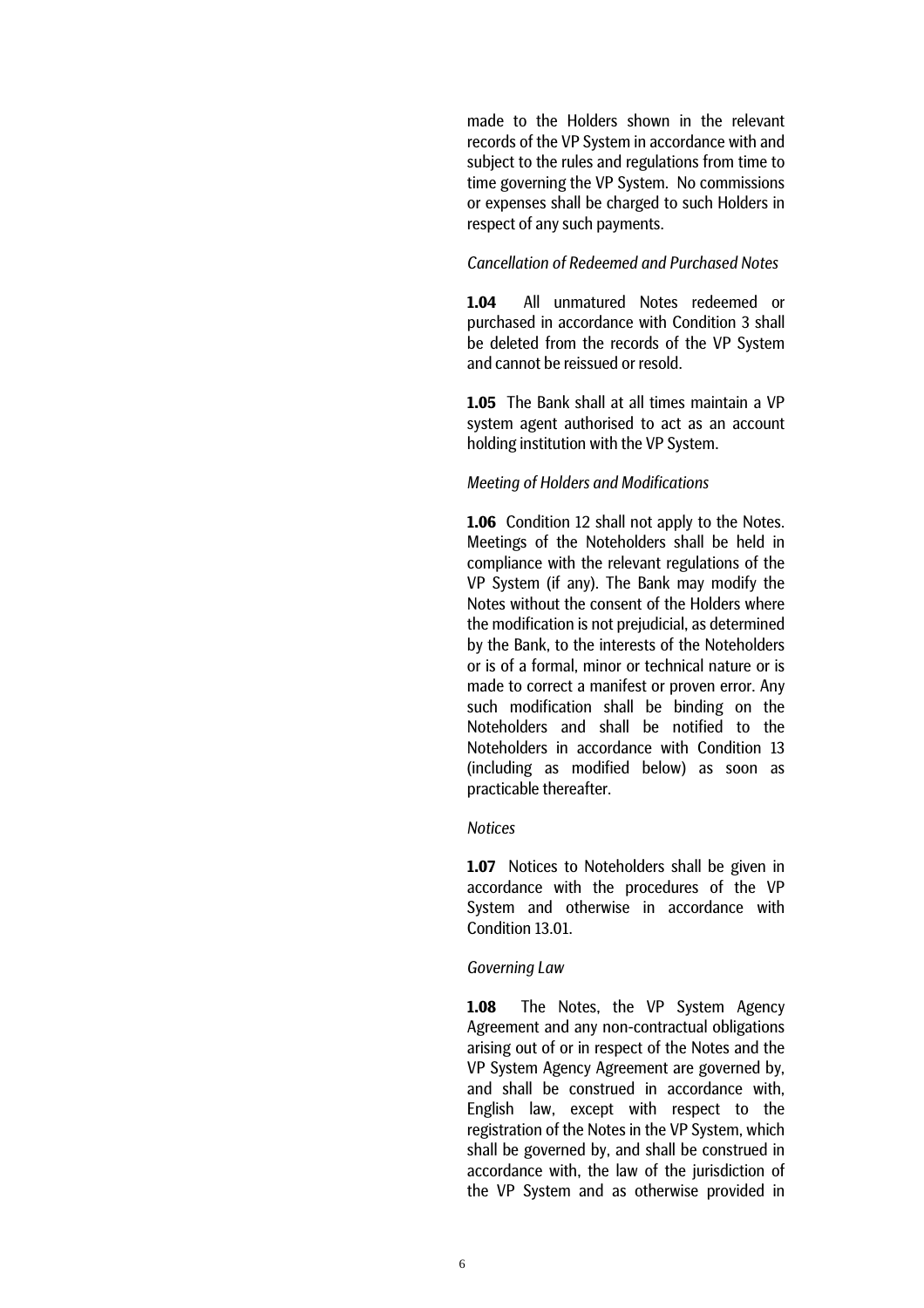Condition 16.01.

| 31 | <b>New Global Note:</b>                                                                                                                                                                                                                                                            |                                                                                                                                                        | No.                                                                                                                                                                                                                                                                                                                                                                                           |
|----|------------------------------------------------------------------------------------------------------------------------------------------------------------------------------------------------------------------------------------------------------------------------------------|--------------------------------------------------------------------------------------------------------------------------------------------------------|-----------------------------------------------------------------------------------------------------------------------------------------------------------------------------------------------------------------------------------------------------------------------------------------------------------------------------------------------------------------------------------------------|
| 32 |                                                                                                                                                                                                                                                                                    | <b>Additional Financial Centre(s) or</b><br>other special provisions relating to<br><b>Payment Dates:</b>                                              | Stockholm                                                                                                                                                                                                                                                                                                                                                                                     |
| 33 |                                                                                                                                                                                                                                                                                    | <b>Talons for future Coupons or</b><br><b>Receipts to be attached to definitive</b><br><b>Bearer Notes (and dates on which</b><br>such Talons mature): | <b>No</b>                                                                                                                                                                                                                                                                                                                                                                                     |
| 34 | <b>Details relating to Partly Paid Notes:</b><br>amount of each payment comprising<br>the Issue date on which each<br>payment is to be made and<br>consequences of failure to pay,<br>including any right of the Bank to<br>forfeit the Notes and interest due on<br>late payment: |                                                                                                                                                        | Not Applicable.                                                                                                                                                                                                                                                                                                                                                                               |
| 35 |                                                                                                                                                                                                                                                                                    | <b>Details relating to Instalment Notes:</b>                                                                                                           |                                                                                                                                                                                                                                                                                                                                                                                               |
|    | (i)                                                                                                                                                                                                                                                                                | Instalment Amount(s):                                                                                                                                  | Not Applicable.                                                                                                                                                                                                                                                                                                                                                                               |
|    | (ii)                                                                                                                                                                                                                                                                               | Instalment Date(s):                                                                                                                                    | Not Applicable.                                                                                                                                                                                                                                                                                                                                                                               |
| 36 |                                                                                                                                                                                                                                                                                    | <b>Redenomination applicable:</b>                                                                                                                      | Redenomination not applicable.                                                                                                                                                                                                                                                                                                                                                                |
| 37 |                                                                                                                                                                                                                                                                                    | <b>Other final terms:</b>                                                                                                                              | The Issuer reserves the right to cancel the issue<br>in the event of economic, financial or political<br>circumstances, which in the opinion of the Issuer<br>may jeopardise a successful issue. The Issuer<br>may prematurely close the issue subscription, if<br>adherence<br>necessary,<br>to<br>ensure<br>to<br>the<br>conditions<br>See also Schedule 1 for further terms in relation to |
|    |                                                                                                                                                                                                                                                                                    |                                                                                                                                                        | the issue.                                                                                                                                                                                                                                                                                                                                                                                    |
|    | <b>DISTRIBUTION</b>                                                                                                                                                                                                                                                                |                                                                                                                                                        |                                                                                                                                                                                                                                                                                                                                                                                               |
| 38 | (i)                                                                                                                                                                                                                                                                                | If syndicated, names of<br>Managers:                                                                                                                   | Not Applicable.                                                                                                                                                                                                                                                                                                                                                                               |
|    | (ii)                                                                                                                                                                                                                                                                               | Date of Subscription<br>Agreement                                                                                                                      | Not Applicable.                                                                                                                                                                                                                                                                                                                                                                               |
|    | (iii)                                                                                                                                                                                                                                                                              | <b>Stabilising Manager (if any):</b>                                                                                                                   | Not Applicable.                                                                                                                                                                                                                                                                                                                                                                               |
| 39 | Dealer:                                                                                                                                                                                                                                                                            | If non-syndicated, name of relevant                                                                                                                    | Skandinaviska Enskilda Banken AB (publ)<br>Kungsträdgårdsgatan 8<br>106 40 Stockholm<br>Sweden                                                                                                                                                                                                                                                                                                |
| 40 |                                                                                                                                                                                                                                                                                    | <b>U.S. selling restrictions:</b>                                                                                                                      | Reg S Category 2. TEFRA D.                                                                                                                                                                                                                                                                                                                                                                    |
| 41 |                                                                                                                                                                                                                                                                                    | <b>Total Commission and concession:</b>                                                                                                                | Not Applicable.                                                                                                                                                                                                                                                                                                                                                                               |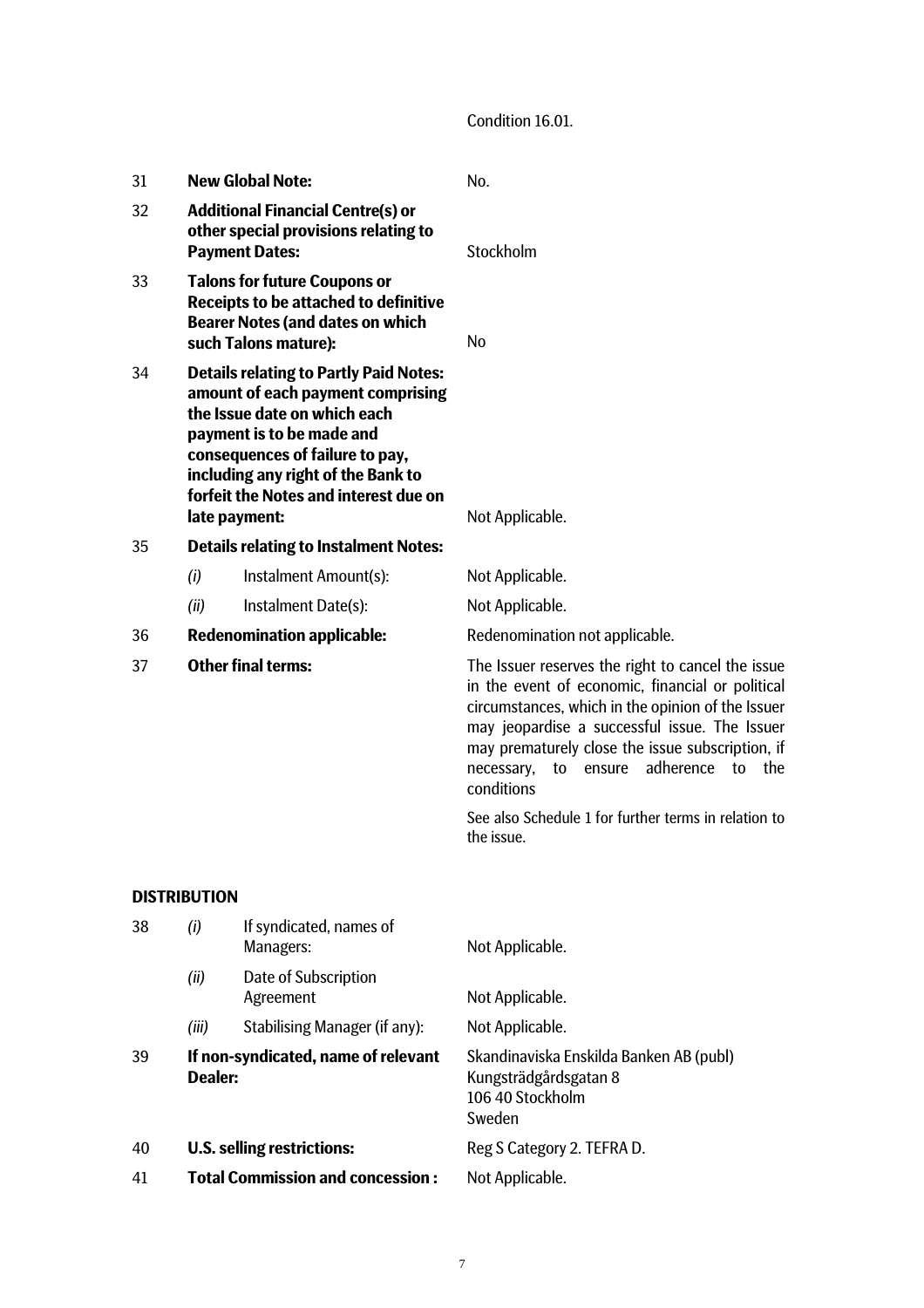| 42 | <b>Non exempt Offer:</b>                | An offer of the Notes may be made by<br>Skandibanken Ab (publ), Kungsgatan 28, 111 22<br>Stockholm, Sweden ("the Manager") in Sweden<br>(the "Public Offer Jurisdiction") during the<br>period from 14 May 2012 to 17 June 2012 (the<br>"Offer Period") |
|----|-----------------------------------------|---------------------------------------------------------------------------------------------------------------------------------------------------------------------------------------------------------------------------------------------------------|
|    |                                         | See further Paragraph 3 of Part B below.                                                                                                                                                                                                                |
| 43 | <b>Additional selling restrictions:</b> | Not Applicable.                                                                                                                                                                                                                                         |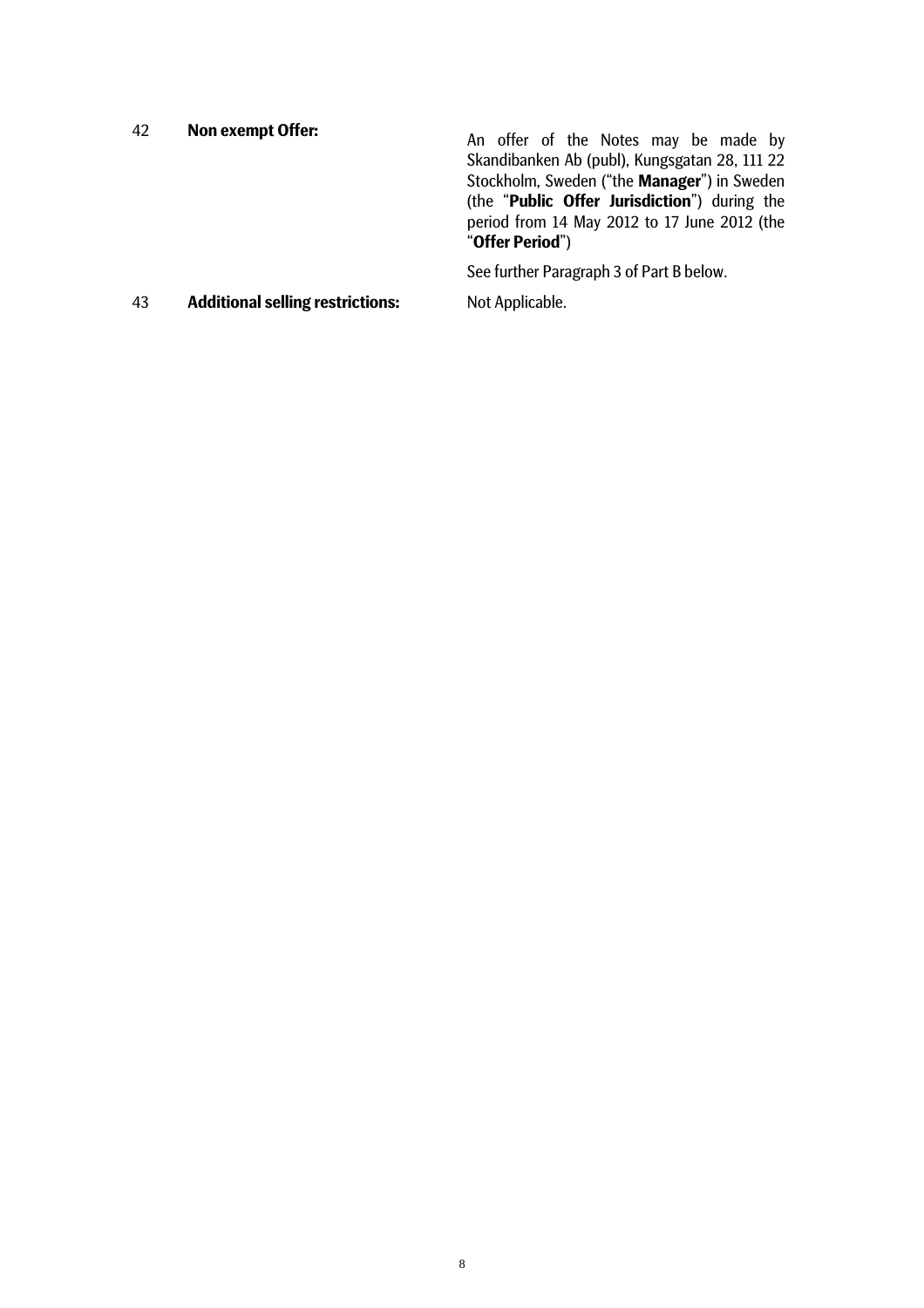# **PURPOSE OF FINAL TERMS**

These Final Terms comprise the final terms required for the issue and public offer in the Public Offer Jurisdictions and admission to trading on NASDAQ OMX Stockholm Stock Exchange regulated market of the securities described herein pursuant to the Global Programme for the Continuous Issuance of Medium Term Notes, Capital Contribution Securities and Covered Bonds of Skandinaviska Enskilda Banken AB (publ).

# **RESPONSIBILITY**

The Bank accepts responsibility for the information contained in these Final Terms.

Signed on behalf of the Bank:

| Duly authorised |  |
|-----------------|--|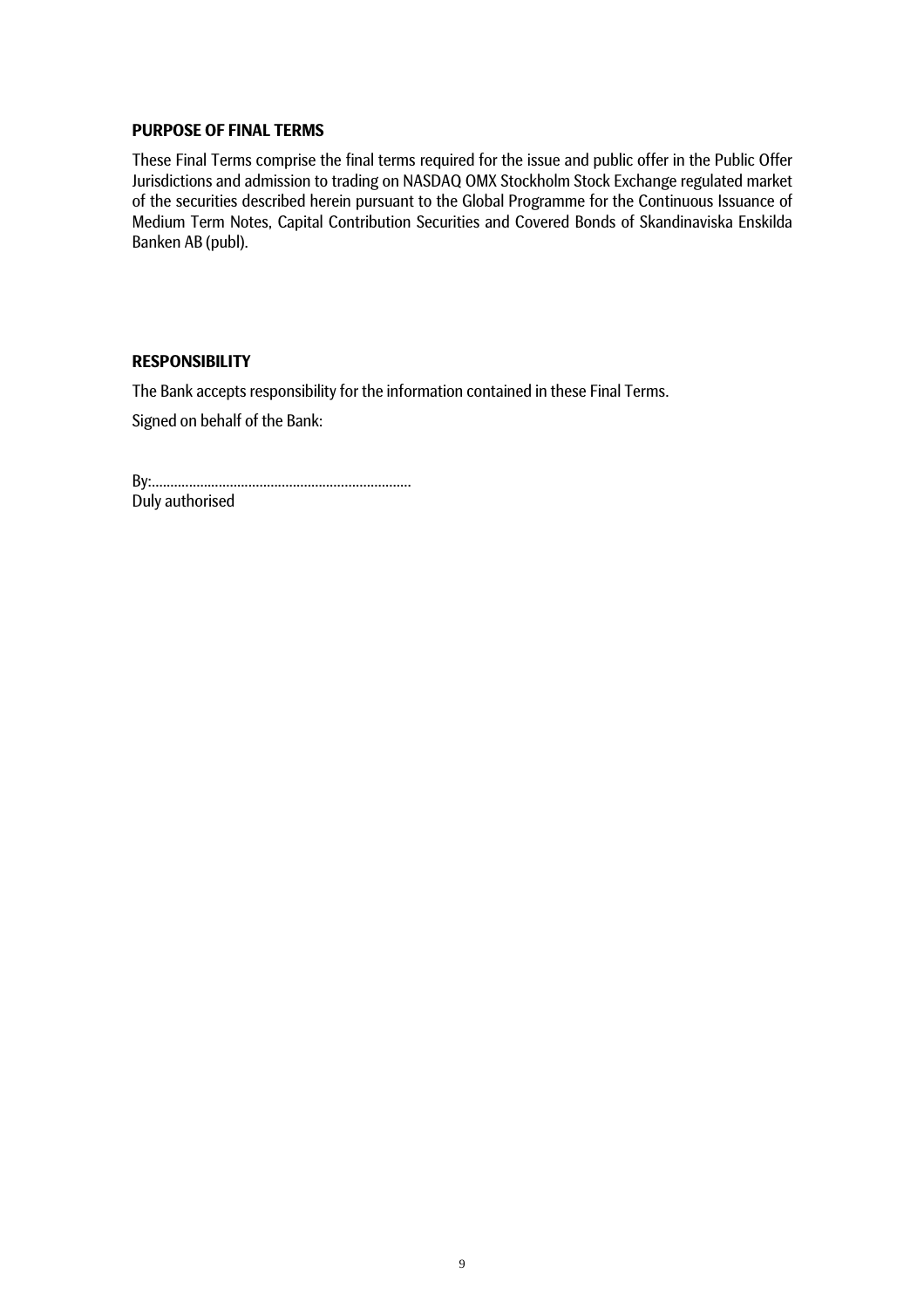# **PART B – OTHER INFORMATION**

| 1            | <b>LISTING AND ADMISSION TO TRADING</b>                          | Application has been made by the<br>Bank (or on its behalf) for the Notes<br>to be admitted to trading on<br>NASDAQ OMX Stockholm Stock<br>Exchange's regulated market with<br>effect on or about Issue Date.                                                                                                                                                                                                                                                                                                                                                                                  |
|--------------|------------------------------------------------------------------|------------------------------------------------------------------------------------------------------------------------------------------------------------------------------------------------------------------------------------------------------------------------------------------------------------------------------------------------------------------------------------------------------------------------------------------------------------------------------------------------------------------------------------------------------------------------------------------------|
|              | Estimate of total expenses relating to admission to<br>trading   | Not Applicable                                                                                                                                                                                                                                                                                                                                                                                                                                                                                                                                                                                 |
| $\mathbf{2}$ | <b>RATINGS</b>                                                   | Not Applicable. The Issue is not<br>rated.                                                                                                                                                                                                                                                                                                                                                                                                                                                                                                                                                     |
| 3            | <b>TERMS AND CONDITIONS OF THE OFFER</b>                         |                                                                                                                                                                                                                                                                                                                                                                                                                                                                                                                                                                                                |
|              |                                                                  | Applicable.                                                                                                                                                                                                                                                                                                                                                                                                                                                                                                                                                                                    |
|              | <b>Offer Price:</b><br>Conditions to which the offer is subject: | 100.00 per cent.<br>The Issuer may decide not to<br>proceed with the issue of the Notes<br>if the total subscription amount<br>does not exceed SEK 20,000,000,<br>or if the Interest can not be decided<br>to at least [6.00] per cent. per<br>annum or if economic, financial or<br>political events occur that the<br>Issuer considers may jeopardize a<br>successful launch of the Note. Any<br>such decision will be announced on<br>or about Issue Date to purchasers<br>of the Note and by publication on<br>www.seb.se<br>and<br>through<br>a<br><b>Regulatory Information Service.</b> |
|              |                                                                  | The Issuer shall be entitled<br>to<br>obtain information<br>from<br>the.<br>register of Noteholders kept by<br>Euroclear Sweden in respect of the<br>Notes (Sw. skuldbok).<br>The Issuer has the right to decide to                                                                                                                                                                                                                                                                                                                                                                            |
|              |                                                                  | close the subscription period before<br>the Offer Period ends if, in the<br>opinion of the Issuer, it is necessary<br>for secure good terms.                                                                                                                                                                                                                                                                                                                                                                                                                                                   |
|              | Description of the application process:                          | Not Applicable.                                                                                                                                                                                                                                                                                                                                                                                                                                                                                                                                                                                |
|              | Details of the minimum and/or maximum amount of<br>application:  | Minimum amount of application is<br>SEK 100,000 and integral multiples<br>thereof.                                                                                                                                                                                                                                                                                                                                                                                                                                                                                                             |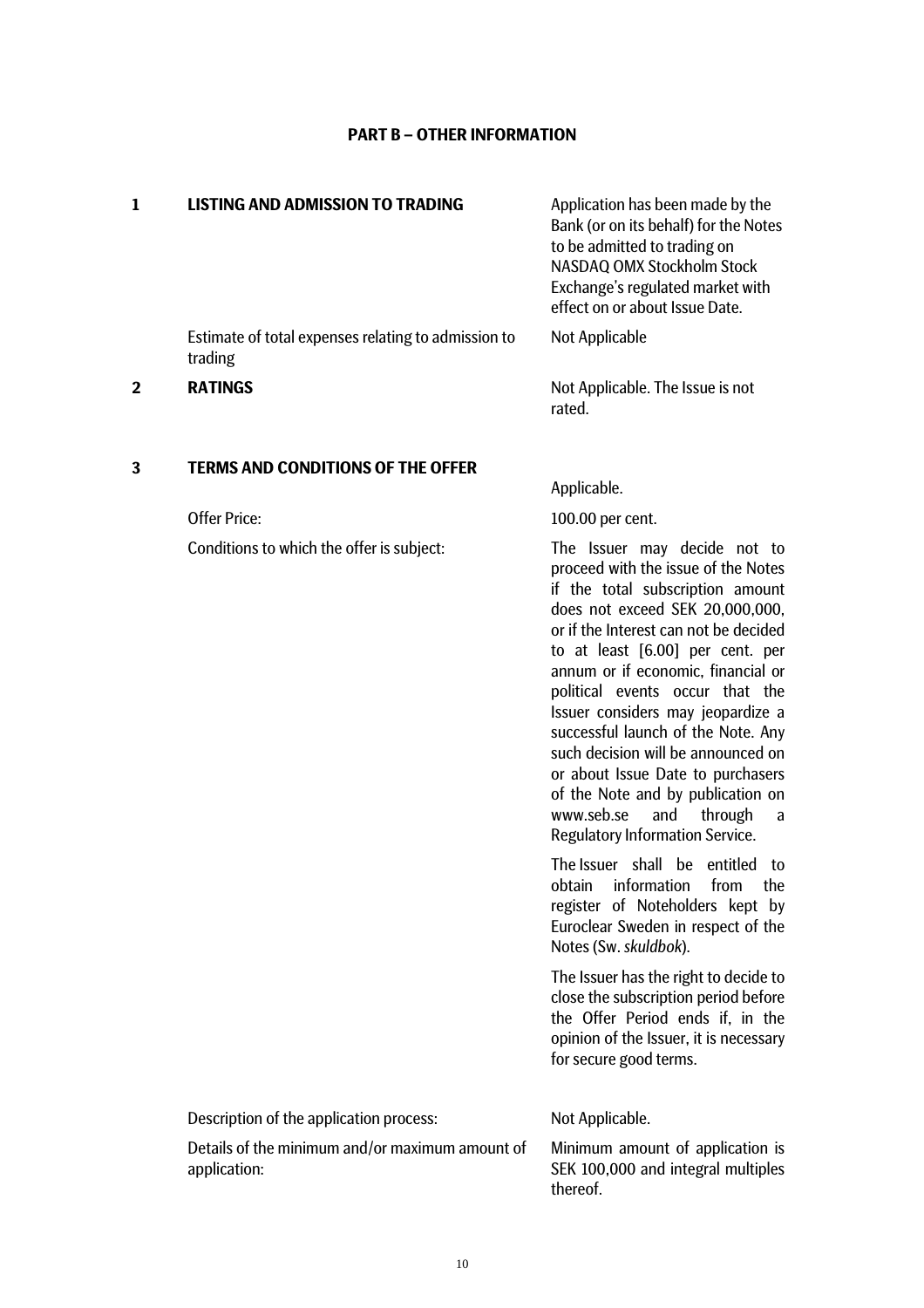| Description of possibility to reduce subscriptions and<br>manner for refunding excess amount paid by<br>applicants:                                | Not Applicable.                                                                                                                                                                                                                                                                  |
|----------------------------------------------------------------------------------------------------------------------------------------------------|----------------------------------------------------------------------------------------------------------------------------------------------------------------------------------------------------------------------------------------------------------------------------------|
| Details of the method and time limits for paying up<br>and delivering the Notes:                                                                   | Investors will be notified by the<br>Manager of their allocations of<br><b>Notes</b><br>and<br>the<br>settlement<br>arrangements in respect thereof.<br>The Notes will be issued on the<br>Issue Date against payment to the<br>Issuer of the net subscription<br>money.         |
| Manner in and date in which results of the offer are<br>to be made public:                                                                         | The issue size will be announced on<br>or around Issue Date to purchasers<br>of the Notes and by publication on<br>www.seb.se                                                                                                                                                    |
| Procedure for exercise of any right of pre-emption,<br>negotiability of subscription rights and treatment of<br>subscription rights not exercised: |                                                                                                                                                                                                                                                                                  |
|                                                                                                                                                    | Not Applicable                                                                                                                                                                                                                                                                   |
| Categories of potential investors to which the Notes<br>are offered and whether tranche(s) have been<br>reserved for certain countries:            | <b>Offers</b><br>may be made by the<br>Manager in Sweden, to any person.<br>In other EEA countries, offers will<br>only be made by the Manager<br>pursuant to an exemption under<br>Prospectus<br>the<br><b>Directive</b><br><b>as</b><br>implemented in such countries.         |
| Process for notification to applicants of the amount<br>allotted and an indication of whether dealing may<br>begin before notification is made:    |                                                                                                                                                                                                                                                                                  |
|                                                                                                                                                    | Not Applicable.                                                                                                                                                                                                                                                                  |
| Amount of any expenses and taxes specifically<br>charged to the subscriber or purchaser:                                                           | Commission: 2.0 %<br>of<br>the<br>subscribed Nominal Amount.                                                                                                                                                                                                                     |
|                                                                                                                                                    | SEB will take a structuring fee of<br>approximately 0.5 to 1.2 per cent.<br>per annum including but not limited<br>to listing costs, NCSD related costs,<br>fund license costs, hedging costs<br>and any other costs arising or<br>related to the administration of the<br>note. |
| Name(s) and address(es), to the extent known to the                                                                                                |                                                                                                                                                                                                                                                                                  |

Bank, of the placers in the various countries where the offer takes place: None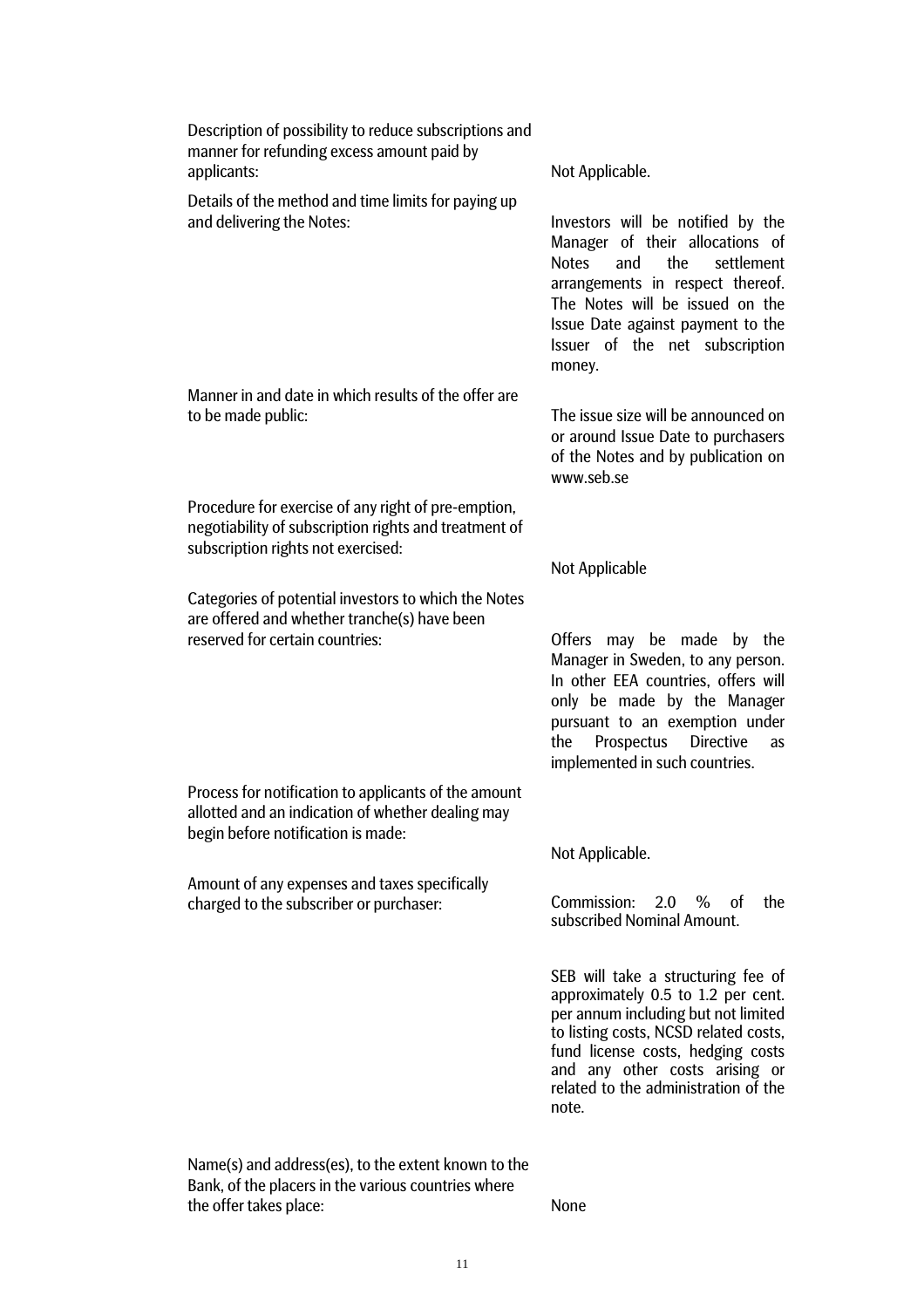# **4 INTERESTS OF NATURAL AND LEGAL PERSONS INVOLVED IN THE ISSUE**

Not Applicable

# **5 REASONS FOR THE OFFER; ESTIMATED NET PROCEEDS AND TOTAL EXPENSES**

- *(i)* Reasons for the Offer: See the Information Memorandum.
	-
- *(ii)* Estimated net proceeds: Aggregate Nominal Amount
- *(iii)* Estimated total expenses: Not Applicable.
- **6 YIELD** (*Fixed Rate Notes only*) Not Determinable.
- **7 PERFORMANCE OF UNDERLYING, EXPLANATION OF EFFECT ON VALUE OF INVESTMENT AND ASSOCIATED RISKS AND OTHER INFORMATION CONCERNING THE UNDERLYING** *(Index-Linked Notes, Dual Currency Notes, Commodity Linked Notes, Equity Linked Notes, Credit Linked Notes and Fund Linked Notes only)*

 Each Holder should further note that the Issuer and the Calculation Agent are the same legal entity and that the Calculation Agent may, therefore, be subject to conflicting interests in performing its duties under the Notes.

The Bank does not intend to provide post-issuance information

The Notes are linked to a Reference Portfolio consistent of 50 companies (each a Reference Entity). Each Credit Event of a company in the Reference Portfolio may reduce the Initial Specified Denomination and each Holder shall be aware of that they can lose their investment if a Credit Event occurs for each Reference Entity in the Reference Portfolio.

# **8 OPERATIONAL INFORMATION**

| (i)    | Intended to be held in a manner which would<br>allow Eurosystem eligibility:                                                                                                      | No.                                                                            |
|--------|-----------------------------------------------------------------------------------------------------------------------------------------------------------------------------------|--------------------------------------------------------------------------------|
| (ii)   | <b>ISIN Code:</b>                                                                                                                                                                 | SE0004579035                                                                   |
| (iii)  | CUSIP:                                                                                                                                                                            | Not Applicable                                                                 |
| (iv)   | CINS:                                                                                                                                                                             | Not Applicable                                                                 |
| (v)    | Common Code:                                                                                                                                                                      | Not Applicable                                                                 |
| (vi)   | Any clearing system(s) other than Euroclear<br>Bank SA/NV, Clearstream Banking, société<br>anonyme and The Depository Trust Company<br>and the relevant identification number(s): | Swedish Central Securities<br>The I<br>Depositary i.e. Euroclear Sweden<br>AB. |
| (vii)  | Whether Register is held by the Principal<br>Registrar or the Alternative Registrar:                                                                                              | A Register will be held by Euroclear<br>Sweden AB                              |
| (viii) | Delivery:                                                                                                                                                                         | Delivery free of payment.                                                      |
| (ix)   | Names and addresses of additional Paying                                                                                                                                          | Euroclear Sweden AB                                                            |
|        |                                                                                                                                                                                   |                                                                                |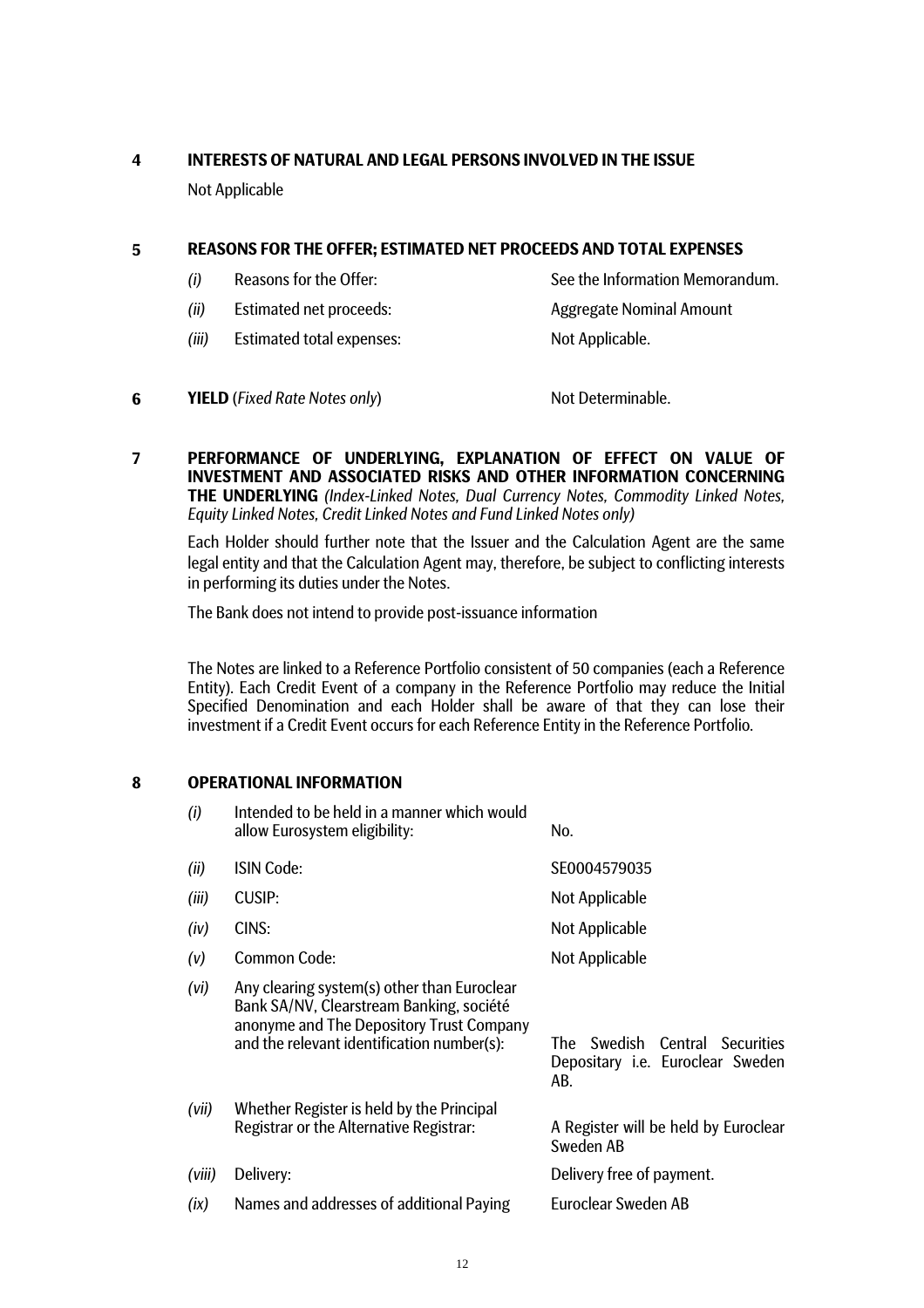Agent(s) (if any): Klarabergsviadukten 63 Box 191 101 23 Stockholm, Sweden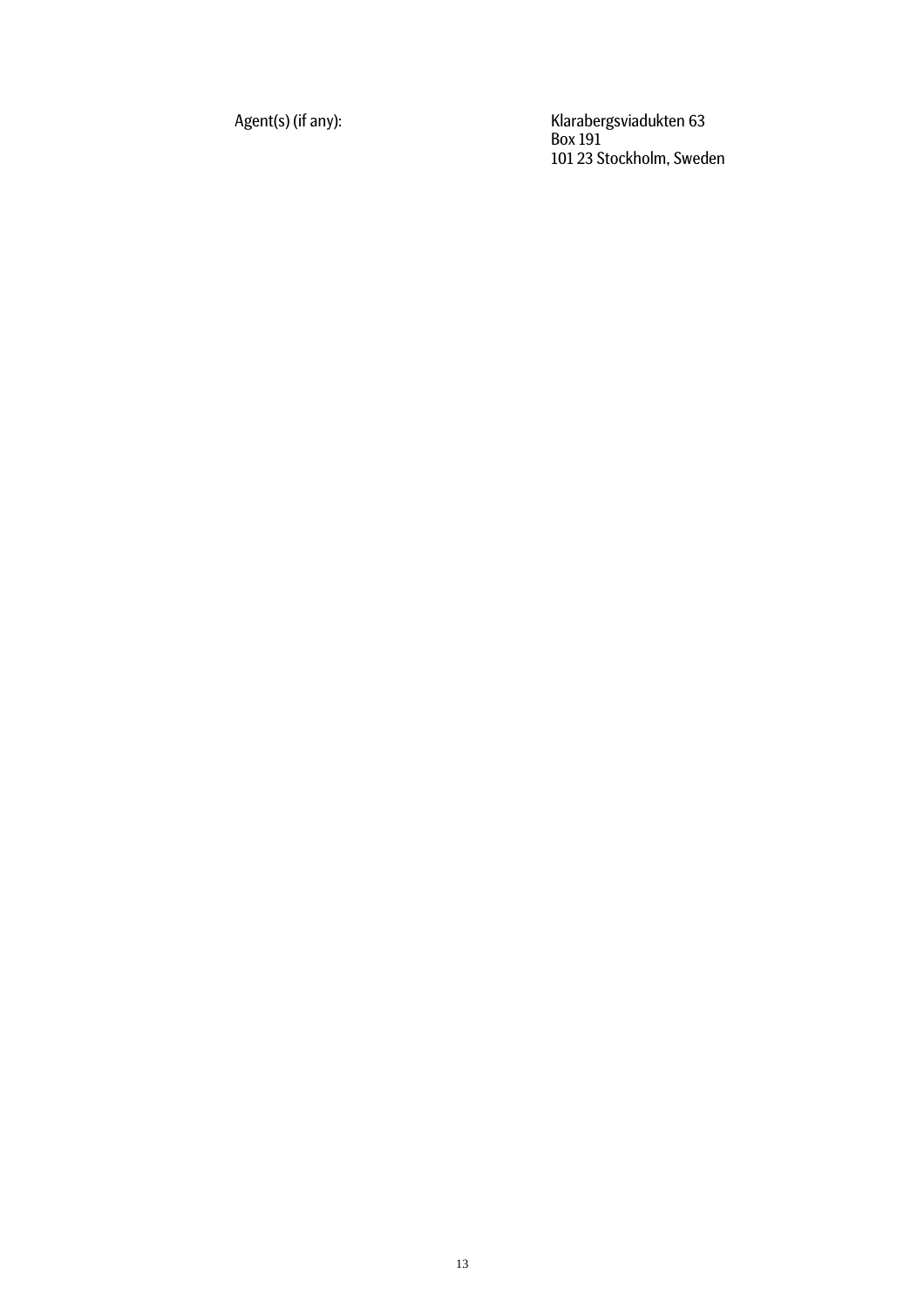#### **SCHEDULE 1**

#### **1. Index Disclaimer**

The iTraxx® Europe Crossover Series 17 index (the "**Index**") referenced herein is the property of Markit Indices Limited ("**Index Sponsor**") and has been licensed for use in connection with the Credit-Linked Notes issued under Skandinaviska Enskilda Banken AB's (publ) Global Programme for the Continuous Issuance of Medium Term Notes, Capital Contribution Securities and Covered Bonds (the "**Credit-Linked Notes**"). The owners of the Credit-Linked Notes and Skandinaviska Enskilda Banken AB (publ) acknowledges and agrees that the Credit-Linked Notes is not sponsored, endorsed or promoted by the Index Sponsor. The Index Sponsor make no representation whatsoever, whether express or implied, and hereby expressly disclaim all warranties (including, without limitation, those of merchantability or fitness for a particular purpose or use), with respect to the Index or any data included therein or relating thereto, and in particular disclaim any warranty either as to the quality, accuracy and/or completeness of the Index or any data included therein, the results obtained from the use of the Index and/or the composition of the Index at any particular time on any particular date or otherwise and/or the creditworthiness of any entity, or the likelihood of the occurrence of a credit event or similar event (however defined) with respect to an obligation, in the Index at any particular time on any particular date or otherwise. The Index Sponsor shall not be liable (whether in negligence or otherwise) to the parties or any other person for any error in the Index, and the Index Sponsor is under no obligation to advise the parties or any person of any error therein.

The Index Sponsor makes no representation whatsoever, whether express or implied, as to the advisability of purchasing or selling the Credit-Linked Notes, the ability of the Index to track relevant markets' performances, or otherwise relating to the Index or any transaction or product with respect thereto, or of assuming any risks in connection therewith. The Index Sponsor has no obligation to take the needs of any party into consideration in determining, composing or calculating the Index. No party purchasing or selling the Credit-Linked Notes, nor the Index Sponsor, shall have any liability to any party for any act or failure to act by the Index Sponsor in connection with the determination, adjustment, calculation or maintenance of the Index. Each party acknowledges that the other party or one of its affiliates may be, or may be affiliated with, an Index Sponsor and, as such, may be able to affect or influence the determination, adjustment or maintenance of the Index. The Index Sponsor and its affiliates may deal in any obligations that compose the Index, and may, where permitted, accept deposits from, make loans or otherwise extend credit to, and generally engage in any kind of commercial or investment banking or other business with the issuers of such obligations or their affiliates, and may act with respect to such business as if the Index did not exist, regardless of whether such action might adversely affect the Index or the Credit-Linked Notes. The Index Sponsor and its affiliates may be in possession of information in relation to components of the Index that may or may not be publicly available or known to any other party, and each party purchasing or selling the Credit-Linked Notes agrees that the Credit-Linked Notes does not create any obligation on the part of the Index Sponsor or its affiliates to disclose any such information.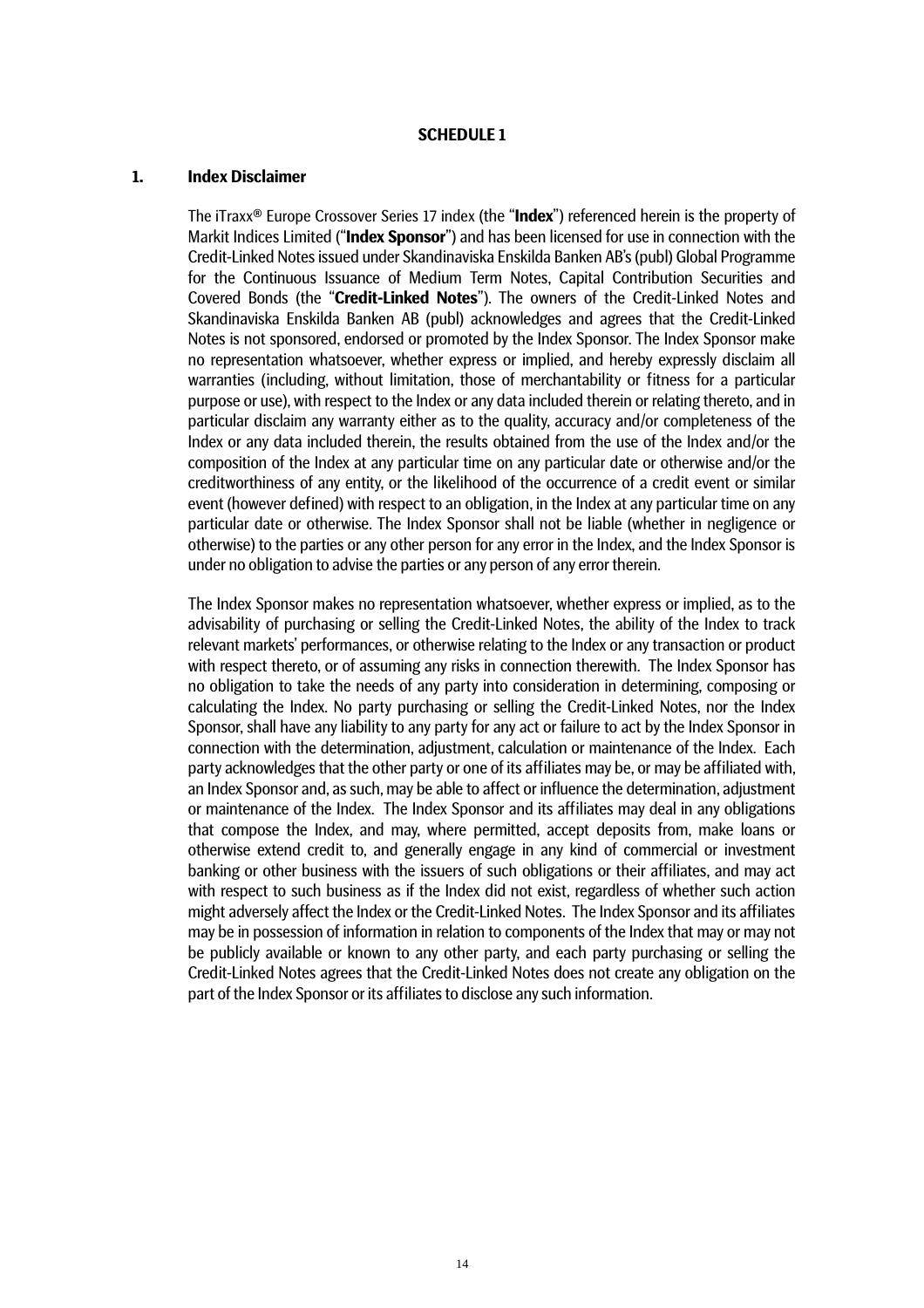# **2. Maturity Date**

- (i) The Maturity Date shall be:
	- (a) 15 July, 2015 (the "**Scheduled Maturity Date**"); or
	- (b) if the Calculation Agent, acting in good faith and in a commercially reasonable manner, determines that a Credit Event has occurred during the Observation Period, the Calculation Agent may notify the Issuer that the Maturity Date may be extended to the date (the "**Postponed Maturity Date**") that is the second Business Day after the end of the Notice Delivery Period, whereupon the Issuer may promptly notify the Noteholders.
- (ii) Where the Maturity Date is postponed as described in sub-paragraph (i)(b) above:
	- (a) if the Conditions to Settlement are not satisfied prior to the end of the Notice Delivery Period, the Final Redemption Amount due to the Holders shall accrue interest at the overnight deposit rates for EUR (as determined by the Calculation Agent) in respect of the period from and including the Scheduled Maturity Date to but excluding the Postponed Maturity Date and any such amount shall be payable by the Issuer to the Holders on the Postponed Maturity Date; and
	- (b) if the Conditions to Settlement are satisfied prior to the end of the Notice Delivery Period, the provisions of paragraphs 2 and 3 below shall apply.

# **3. Settlement**

- (i) The Issuer shall redeem all Notes by payment of the Settlement Amount on the Maturity Date, subject to and in accordance with the paragraphs below.
- (ii) If the Hedge Amount is a positive figure, then each Instrument shall be redeemed by the payment of the relevant Settlement Amount as provided above together with the payment by the Issuer of a cash amount equal to the positive Hedge Amount. For the purposes hereof, where the Hedge Amount is a net profit to the Issuer, this amount will be deemed to be a positive figure but if the Hedge Amount is a net loss to the Issuer, this amount will be deemed to be a negative figure.

# **4. Calculation Agent**

The determination by the Calculation Agent of any amount or of any state of affairs, circumstance, event or other matter, or the formation of any opinion or the exercise of any discretion required or permitted to be determined, formed or exercised by the Calculation Agent pursuant to these Final Terms shall (in the absence of manifest error) be final and binding on the Issuer and the Holders. Whenever the Calculation Agent is required to make any determination it may, *inter alia*, decide issues of construction and legal interpretation. In performing its duties pursuant to the Instruments, the Calculation Agent shall act in its sole and absolute discretion. Any delay, deferral or forbearance by the Calculation Agent in the performance or exercise of any of its obligations or its discretion under the Notes including, without limitation, the giving of any notice by it to any person, shall not affect the validity or binding nature of any later performance or exercise of such obligation or discretion, and neither the Calculation Agent nor the Issuer shall, in the absence of wilful misconduct and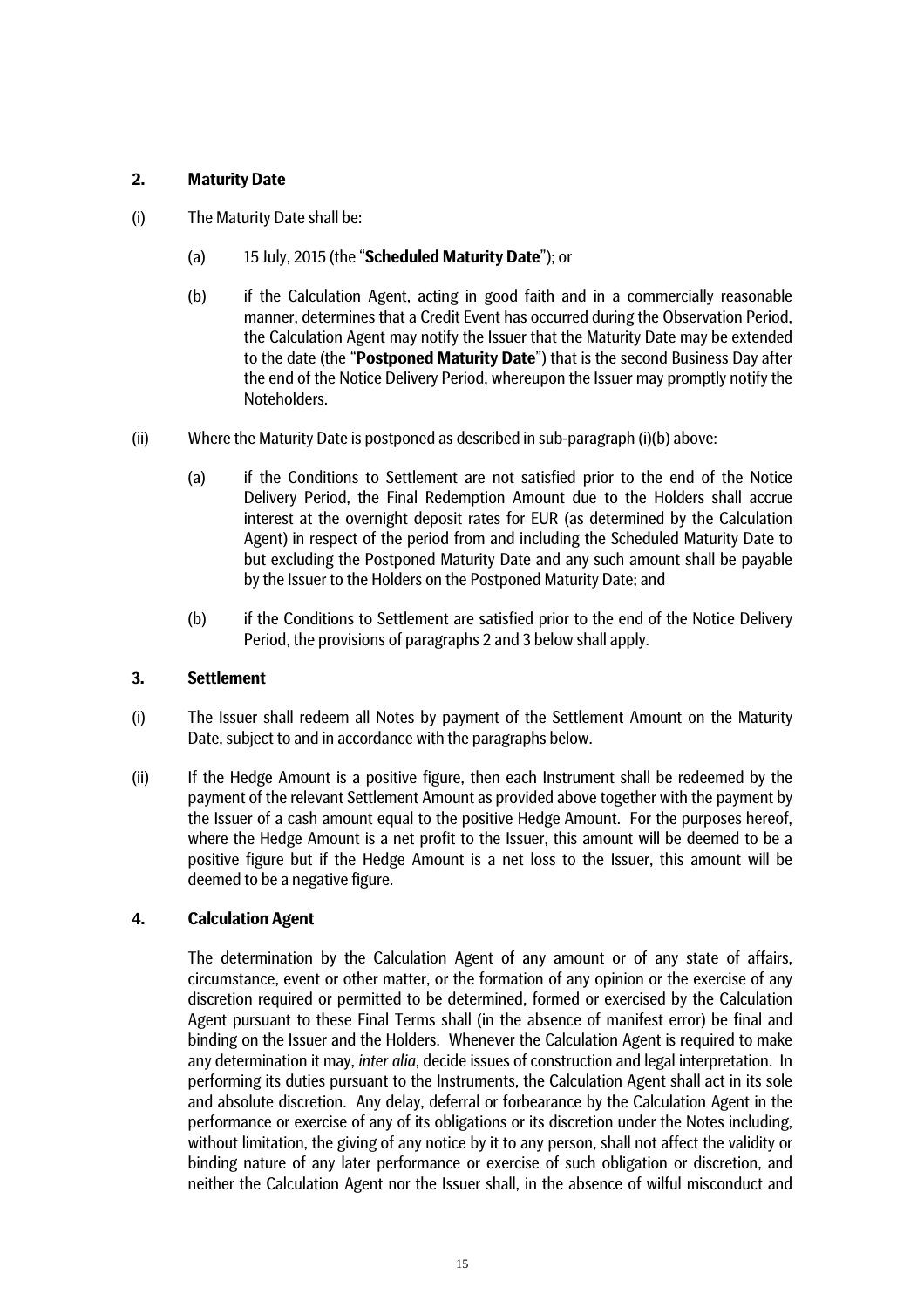gross negligence, bear any liability in respect of, or consequent upon, any such delay, deferral or forbearance.

# **5. Definitions**

The following definitions shall apply in these Final Terms.

**Affiliate** means, in relation to any person, any entity controlled, directly or indirectly by the person, any entity that controls directly or indirectly the person or any entity directly or indirectly under common control with the person. For this purpose, "control" of any entity or person means ownership of a majority of the voting power of the entity or person

**Bankruptcy** means a Reference Entity:

- (a) is dissolved (other than pursuant to a consolidation, amalgamation or merger);
- (b) becomes insolvent or is unable to pay its debts or fails or admits in writing in a judicial, regulatory or administrative proceeding or filing its inability generally to pay its debts as they become due;
- (c) makes a general assignment, arrangement or composition with or for the benefit of its creditors;
- (d) institutes or has instituted against it a proceeding seeking a judgment of insolvency or bankruptcy or any other relief under any bankruptcy or insolvency law or other similar law affecting creditors' rights, or a petition is presented for its winding-up or liquidation and, in the case of any such proceeding or petition instituted or presented against it, such proceeding or petition (i) results in a judgment of insolvency or bankruptcy or the entry of an order for relief or the making of an order for its winding-up or liquidation or (ii) is not dismissed, discharged, stayed or restrained in each case within thirty calendar days of the institution or presentation thereof or before the Scheduled Maturity Date, whichever is earlier;
- (e) has a resolution passed for its winding-up, official management or liquidation (other than pursuant to a consolidation, amalgamation or merger);
- (f) seeks or becomes subject to the appointment of an administrator, provisional liquidator, conservator, receiver, trustee, custodian or other similar official for it or for all or substantially all its assets;
- (g) has a secured party take possession of all or substantially all its assets or has a distress, execution, attachment, sequestration or other legal process levied, enforced or sued on or against all or substantially all its assets and such secured party maintains possession, or any such process is not dismissed, discharged, stayed or restrained, in each case within thirty calendar days thereafter or before the Scheduled Maturity Date, whichever is earlier; or
- (h) causes or is subject to any event with respect to it which, under the applicable laws of any jurisdiction, has any analogous effect to any of the events specified in clauses (a) to (g) (inclusive).

# **Best Available Information** means:

(i) in the case of a Reference Entity which files information with its primary securities regulator or primary stock exchange that includes unconsolidated, pro forma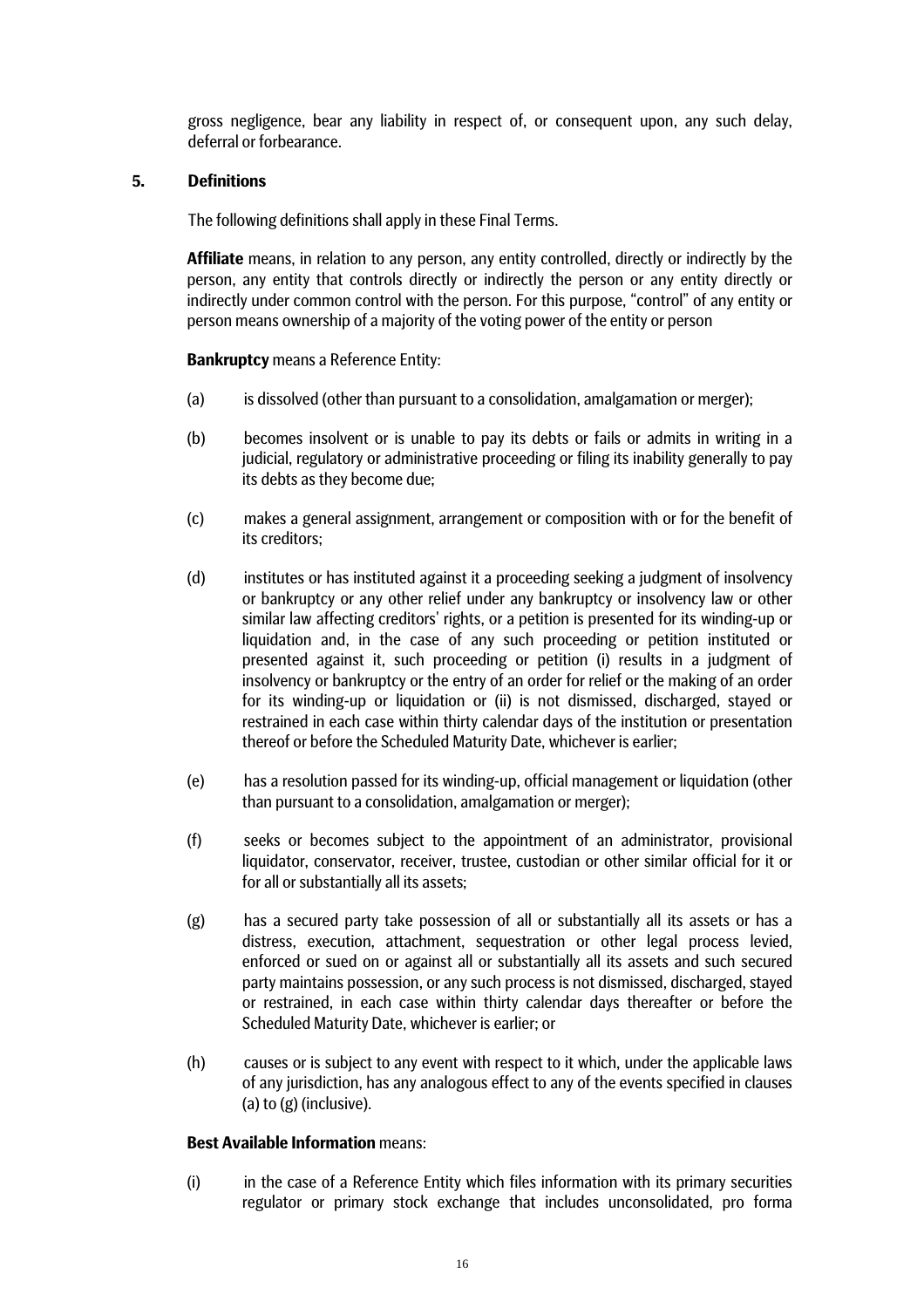financial information which assumes that the relevant Succession Event has occurred or which provides such information to its shareholders, creditors or other persons whose approval of the Succession Event is required, that unconsolidated, pro forma financial information and, if provided subsequently to the provision of unconsolidated, pro forma financial information but before the Calculation Agent makes its determination for the purposes of the definition of "Successor", other relevant information that is contained in any written communication provided by the Reference Entity to its primary securities regulator, primary stock exchange, shareholders, creditors or other persons whose approval of the Succession Event is required; or

(ii) in the case of a Reference Entity which does not file with its primary securities regulators or primary stock exchange, or which does not provide to shareholders, creditors or other persons whose approval of the Succession Event is required, the information contemplated in (i) above, the best publicly available information at the disposal of the Calculation Agent to allow it to make a determination for the purposes of the definition of "Successor".

Information which is made available more than fourteen calendar days after the legally effective date of the Succession Event shall not constitute "Best Available Information".

**Borrowed Money** means any obligation (excluding an obligation under a revolving credit arrangement for which there are no outstanding unpaid drawings in respect of principal) for the payment or repayment of borrowed money (which term shall include, without limitation, deposits and reimbursement obligations arising from drawings pursuant to letters of credit).

**Business Day** means a day on which commercial banks and foreign exchange markets settle payments and are open for general business (including dealing in foreign exchange and foreign currency deposits) in London, Stockholm.

**Calculation Agent** means Skandinaviska Enskilda Banken AB (publ).

**Conditions to Settlement** means the delivery by the Calculation Agent to the Issuer of a Credit Event Notice that is effective and a Notice of Publicly Available Information that is effective, in each case during the Notice Delivery Period.

**Credit Event** means the occurrence, in respect of a Reference Entity, during the Observation Period, (as determined by the Issuer or the Calculation Agent in its sole and absolute discretion), based upon Publicly Available Information (from at least two sources) of any one or more of the following events: Bankruptcy, Failure to Pay, or Restructuring.

If an occurrence would otherwise constitute a Credit Event, such occurrence will constitute a Credit Event whether or not such occurrence arises directly or indirectly from, or is subject to a defense based upon:

- (a) any lack or alleged lack of authority or capacity of a Reference Entity to enter into any Obligation or, as applicable, an Underlying Obligor to enter into any Underlying Obligation;
- (b) any actual or alleged unenforceability, illegality, impossibility or invalidity with respect to any Obligation or, as applicable, any Underlying Obligation, however described;
- (c) any applicable law, order, regulation, decree or notice, however described, or the promulgation of, or any change in, the interpretation by any court, tribunal,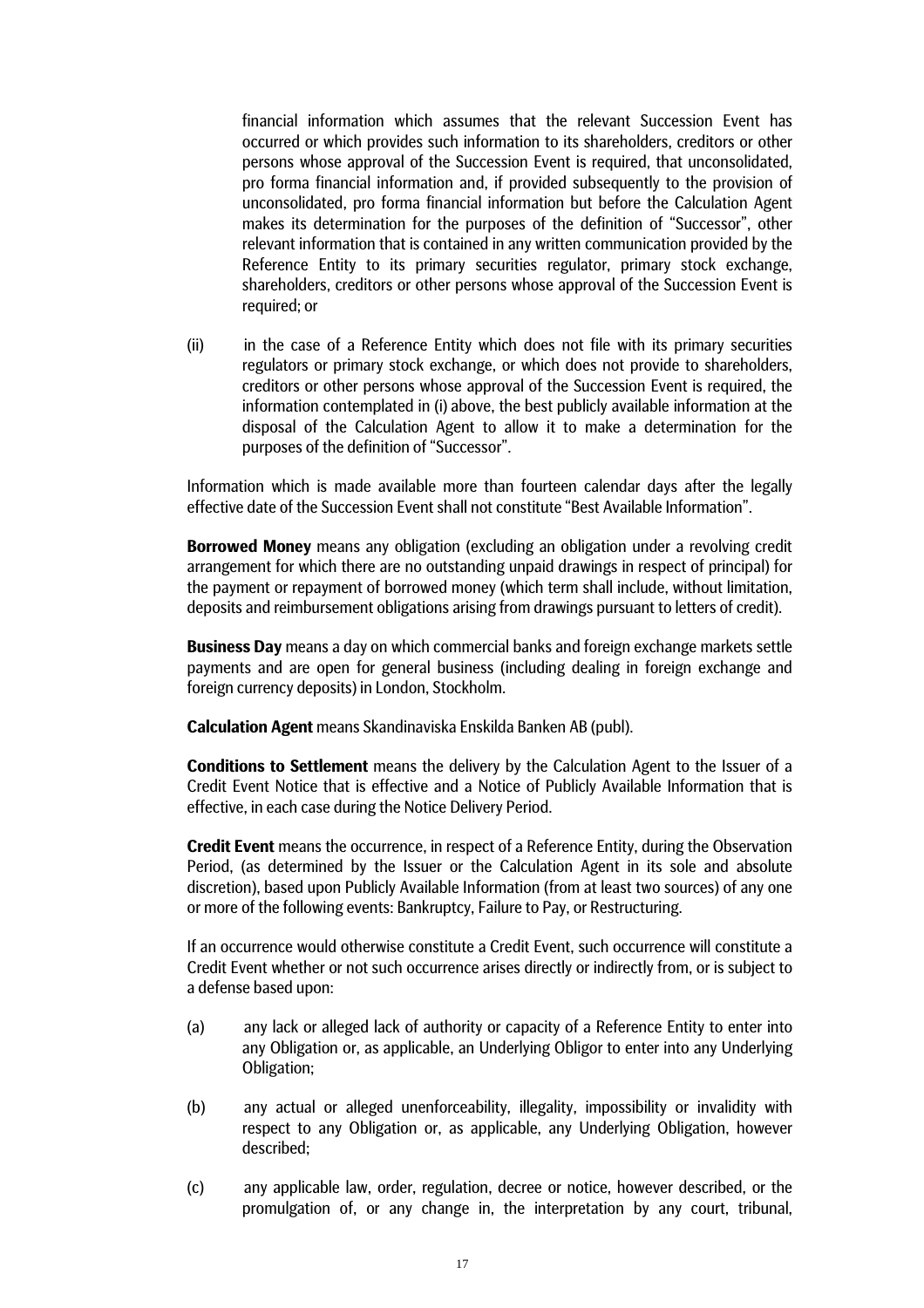regulatory authority or similar administrative or judicial body with competent or apparent jurisdiction of any applicable law, order, regulation, decree or notice, however described; or

(d) the imposition of, or any change in, any exchange controls, capital restrictions or any other similar restrictions imposed by any monetary or other authority, however described.

**Credit Event Notice** means an irrevocable notice from the Calculation Agent (which may be by telephone) to the Issuer (which the Calculation Agent has the right but not the obligation to deliver) that describes a Credit Event that occurred at or after 28 June 2012 and at or prior to the Scheduled Maturity Date.

A Credit Event Notice must contain a description in reasonable detail of the facts relevant to the determination that a Credit Event has occurred. The Credit Event that is the subject of the Credit Event Notice need not be continuing on the date the Credit Event Notice is effective. A Credit Event Notice shall be subject to the requirements regarding notices set out in Condition 13.

**Default Requirement** means USD 10,000,000, or its equivalent as calculated by the Calculation Agent in the relevant Obligation Currency, in either case, as of the occurrence of the relevant Credit Event.

**Downstream Affiliate** means an entity whose outstanding Voting Shares were, at the date of issuance of the Qualifying Guarantee, more than 50 per cent. owned, directly or indirectly, by the Reference Entity. For the purposes hereof, **Voting Shares** shall mean those shares or other interests that have the power to elect the board of directors or similar governing body of an entity.

**Failure to Pay** means after the expiration of any applicable Grace Period (after the satisfaction of any conditions precedent to the commencement of such Grace Period) the failure by a Reference Entity to make, when and where due, any payments in an aggregate amount of not less than the Payment Requirement under one or more Obligations in accordance with the terms of such Obligations at the time of such failure.

# **Grace Period** means:

- (a) subject to (ii) below, the applicable grace period with respect to payments under the relevant Obligation under the terms of such Obligation in effect as of the later of the 28 June 2012 and the date as of which such Obligation is issued or incurred; and
- (b) if, at the later of the 28 June 2012 and the date as of which such Obligation is issued or incurred, no grace period with respect to payments or a grace period with respect to payments of less than three Grace Period Business Days is applicable under the terms of such Obligation, a Grace Period of three Grace Period Business Days shall be deemed to apply to such Obligation; provided that such deemed Grace Period shall expire no later than the Scheduled Maturity Date.

**Grace Period Business Day** means a day on which commercial banks and foreign exchange markets are generally open to settle payments in the place and places and on the days specified for that purpose in the relevant Obligation and, if a place or places are not so specified, in the jurisdiction of the currency of the Obligation.

**Governmental Authority** means any de facto or de jure government (or any agency, instrumentality, ministry or department thereof), court, tribunal, administrative or other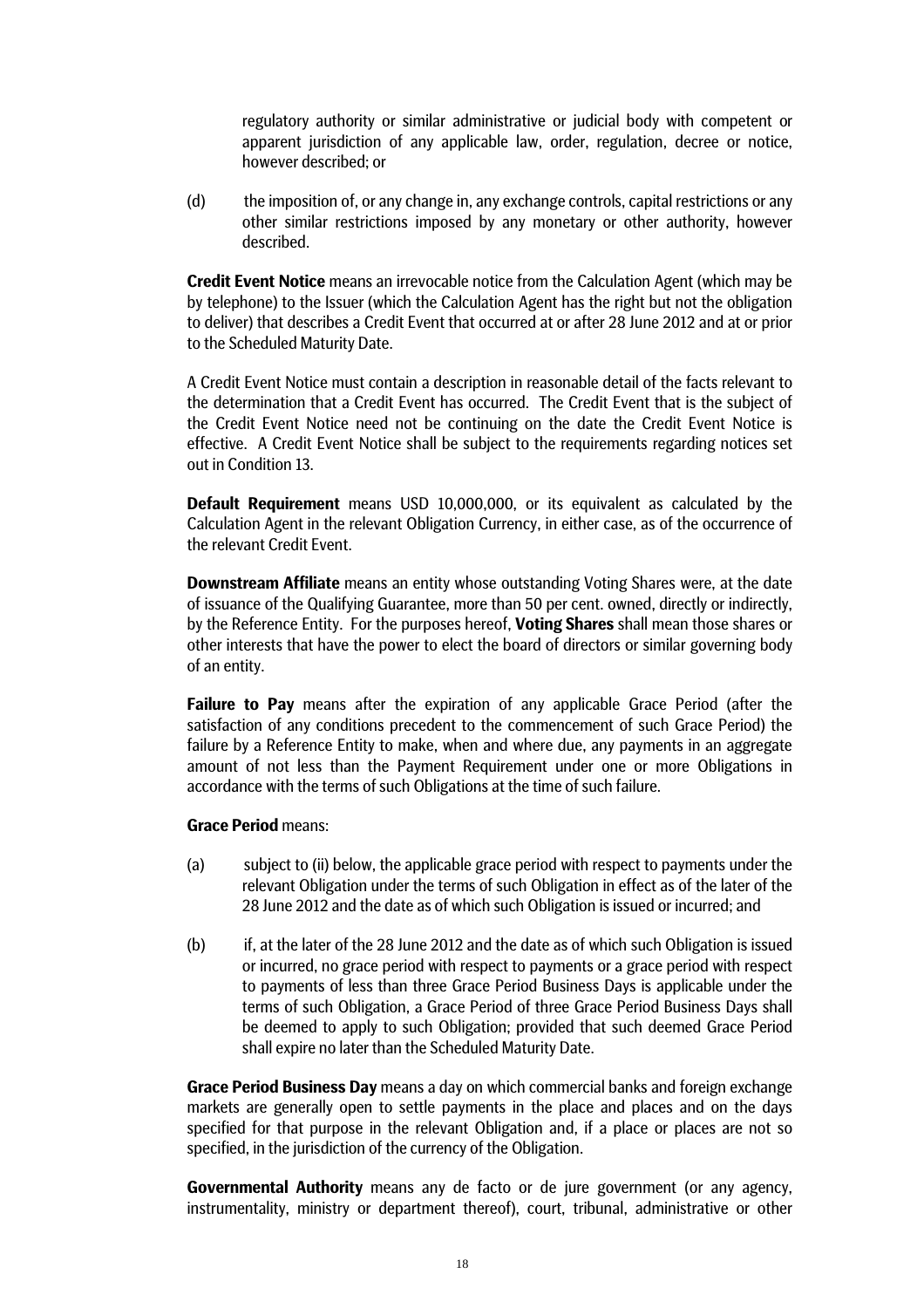governmental authority or any other entity (private or public) charged with the regulation of the financial markets (including the central bank) of a Reference Entity or of the jurisdiction of organisation of a Reference Entity.

**Hedge Amount** means, as of the day on which the Hedge Amount is determined by the Calculation Agent, the net loss (expressed as a negative figure) or profit (expressed as a positive figure) on that date which is expected to be incurred by, or accrue to, the Issuer in connection with an early termination of any related underlying interest rate hedging or funding transaction resulting from having set off the total losses and costs expected to be incurred by the Issuer (including, without duplication, any loss or cost incurred as a result of terminating, liquidating, obtaining or re-establishing any interest rate hedge or related trading position (including, without limitation, any embedded option) but not including any legal fees or out-of-pocket expenses) against any gains or profits expected to accrue to the Issuer, as apportioned *pro rata* amongst each Instrument, all as determined by the Calculation Agent in its sole and absolute discretion in good faith and in a commercially reasonable manner taking into account the prevailing market conditions at that time.

**Loan** means any obligation of a type included in "Borrowed Money" that is documented by a term loan agreement, revolving loan agreement or other similar credit agreement and shall not include any other type of Borrowed Money.

**Notice Delivery Period** means the period from and including the 28 June 2012 to and including 28 calendar days following the Scheduled Maturity Date.

**Notice of Publicly Available Information** means an irrevocable notice from the Calculation Agent (which may be by telephone) to the Issuer (which the Calculation Agent has the right but not the obligation to deliver) that cites Publicly Available Information confirming the occurrence of the Credit Event, described in the Credit Event Notice. The notice given must contain a copy or description in reasonable detail, of the relevant Publicly Available Information. If a Credit Event Notice contains Publicly Available Information, such Credit Event Notice will also be deemed to be a Notice of Publicly Available Information.

**Obligation** means, with respect to a Reference Entity, (a) each obligation of such Reference Entity (either directly, as a provider of a Qualifying Affiliate Guarantee or as provider of any Qualifying Guarantee) described by the relevant Obligation Category and (b) each Reference Obligation.

**Obligation Category** means Borrowed Money.

**Obligation Currency** means the currency or currencies in which the Obligation is denominated.

**Observation Period** means the period from and including 28 June 2012 to and including 20 June 2015.

**Payment Requirement** means USD 1,000,000, or its equivalent as calculated by the Calculation Agent in the relevant Obligation Currency, in either case, as of the occurrence of the relevant Failure to Pay or Potential Failure to Pay, as applicable.

**Permitted Currency** means (i) the legal tender of any Group of 7 country (or any country that becomes a member of the Group of 7 if such Group of 7 expands its membership), or (ii) the legal tender of any country which, as of the date of such change, is a member of the Organisation for Economic Co-operation and Development and has a local currency long term debt rating of either AAA or higher assigned to it by Standard & Poor's, a division of the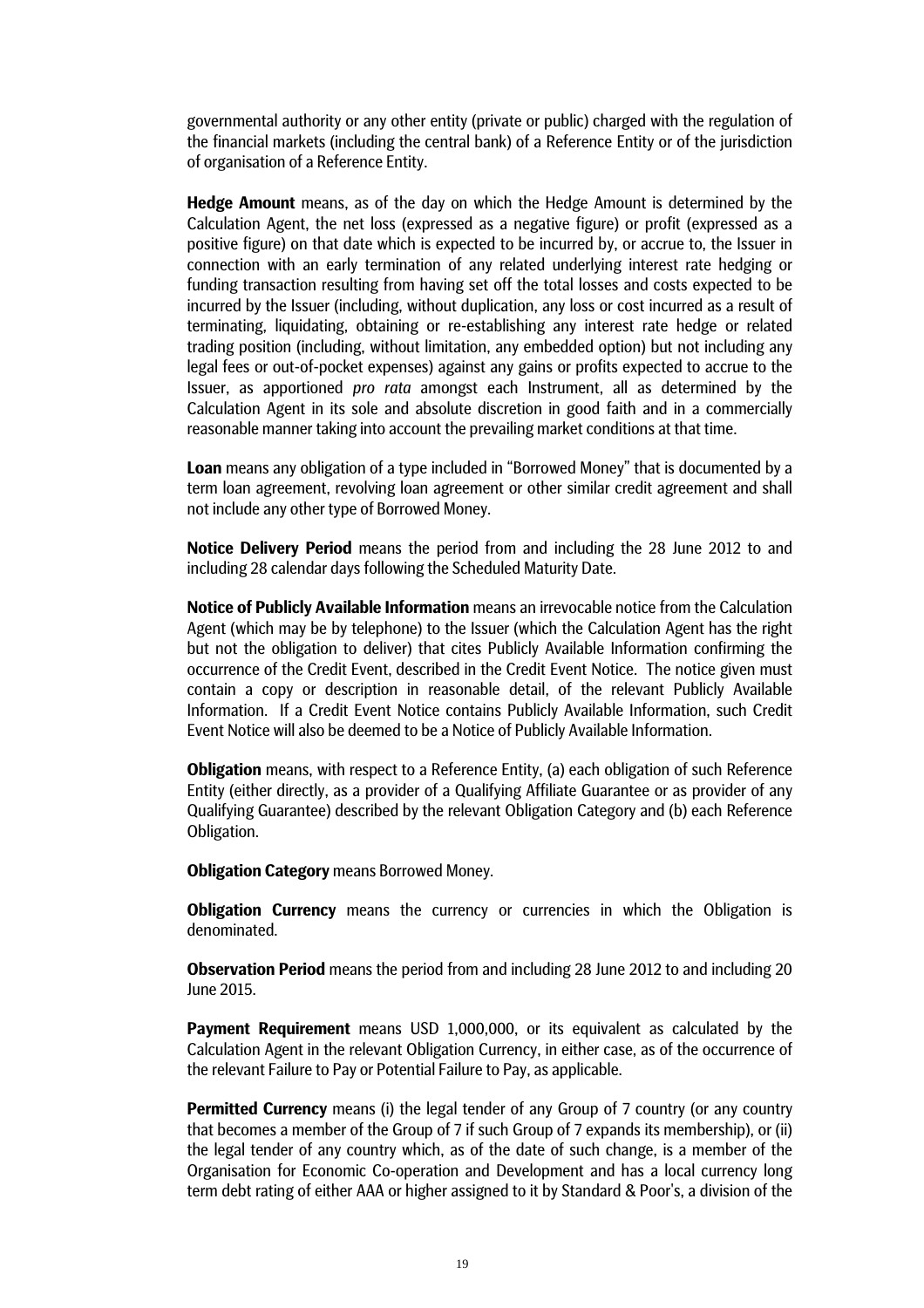McGraw-Hill Companies, Inc. or any successor to the rating business thereof, Aaa or higher assigned to it by Moody's Investors Service, Inc. or any successor to the rating business thereof or AAA or higher assigned to it by Fitch Ratings or any successor to the rating business thereof.

# **Publicly Available Information** means:

- (a) information that reasonably confirms any of the facts relevant to the determination that the Credit Event, described in a Credit Event Notice has occurred and which:
	- (i) has been published in or on not less than two Public Sources, regardless of whether the reader or user thereof pays a fee to obtain such information provided that, if either the Calculation Agent or the Issuer or any of their respective Affiliates is cited as the sole source of such information, then such information shall not be deemed to be Publicly Available Information unless either the Calculation Agent or the Issuer or any of their Affiliates is acting in its capacity as trustee, fiscal agent, administrative agent, clearing agent or paying agent for an Obligation;
	- (ii) is information received from or published by  $(A)$  a Reference Entity or  $(B)$  a trustee, fiscal agent, administrative agent, clearing agent or paying agent for an Obligation; or
	- (iii) is information contained in any petition or filing instituting a proceeding described in paragraph (d) of the definition of Bankruptcy against or by a Reference Entity; or
	- (iv) is information contained in any order, decree, notice or filing, however described, of or filed with a court, tribunal, exchange, regulatory authority or similar administrative, regulatory or judicial body.
- (b) In the event that the Calculation Agent is (i) the sole source of information in its capacity as trustee, fiscal agent, administrative agent, clearing agent or paying agent for an Obligation and (ii) a holder of the Obligation with respect to which a Credit Event has occurred, the Calculation Agent shall be required to deliver to the Issuer a certificate signed by a Managing Director (or other substantially equivalent title) of the Calculation Agent, which shall certify the occurrence of a Credit Event with respect to a Reference Entity.
- (c) In relation to any information of the type described in paragraphs (a)(ii), (iii) and (iv) above, the Calculation Agent may assume that such information has been disclosed to it without violating any law, agreement or understanding regarding the confidentiality of such information and that the entity disclosing such information has not taken any action or entered into any agreement or understanding with the Reference Entity or any Affiliate of the Reference Entity that would be breached by, or would prevent, the disclosure of such information to third parties.
- (d) Publicly Available Information need not state:
	- (i) in relation to Downstream Affiliates, the percentage of Voting Shares owned, directly or indirectly, by the Reference Entity; and
	- (ii) that such occurrence:
		- (A) has met the Payment Requirement or Default Requirement;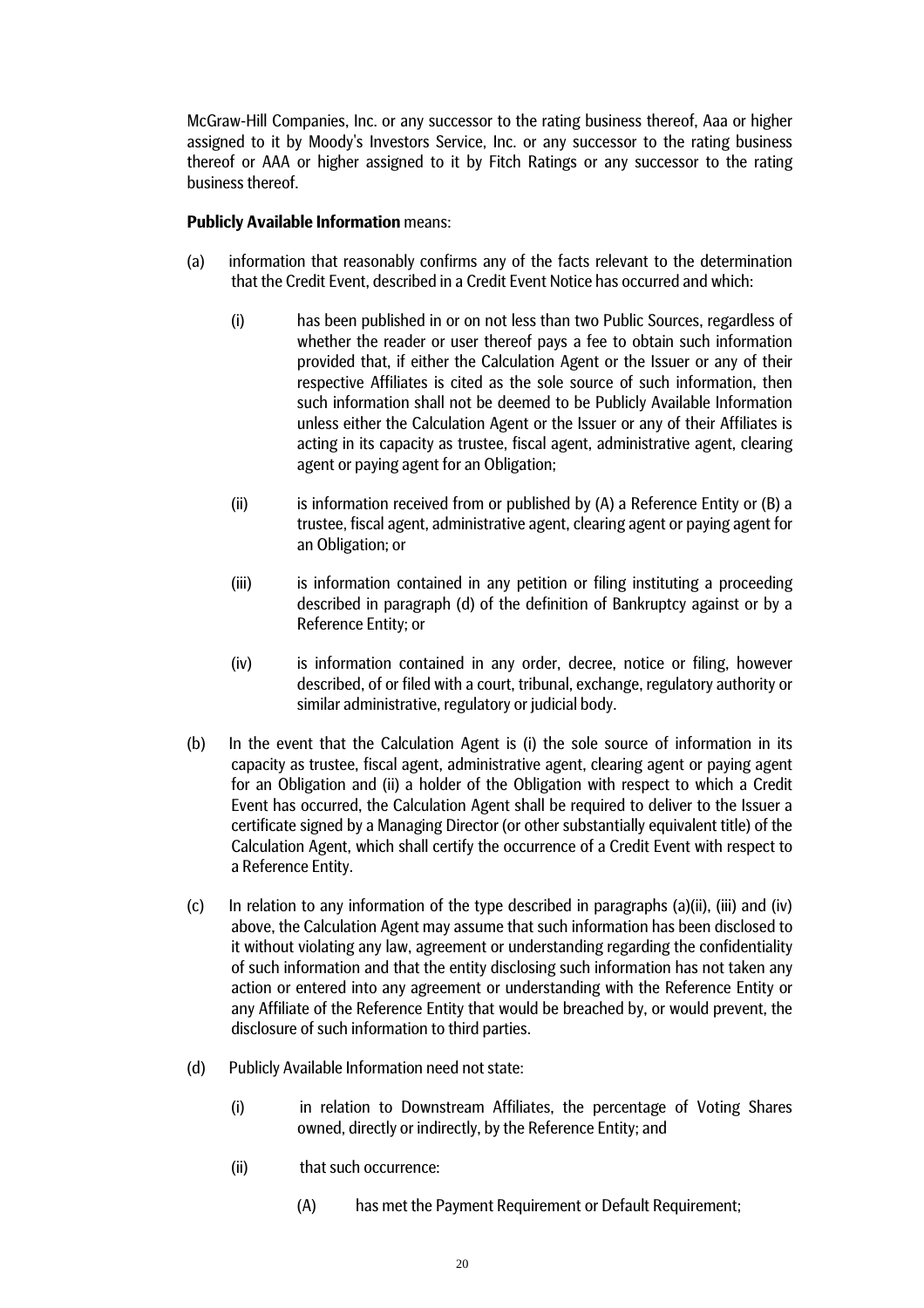- (B) is the result of exceeding any applicable Grace Period; or
- (C) has met the subjective criteria specified in certain Credit Events.

**Public Source** means each of Bloomberg Service, Dow Jones Telerate Service, Reuter Monitor Money Rates Services, Dow Jones News Wire, Wall Street Journal, New York Times, Nihon Keizai Shinbun, Asahi Shinbun, Yomiuri Shinbun, Financial Times, La Tribune, Les Echos and The Australian Financial Review (and successor publications), the main source(s) of business news in the country in which the Reference Entity is organised and any other internationally recognised published or electronically displayed news sources).

**Qualifying Affiliate Guarantee** means a Qualifying Guarantee provided by a Reference Entity in respect of an Underlying Obligation of a Downstream Affiliate of that Reference Entity.

**Qualifying Guarantee** means an arrangement evidenced by a written instrument pursuant to which a Reference Entity irrevocably agrees (by guarantee of payment or equivalent legal arrangement) to pay all amounts due under an obligation (the "**Underlying Obligation**") for which another party is the obligor (the "**Underlying Obligor**") and that is not at the time of the Credit Event Subordinated to any unsubordinated Borrowed Money obligation of the Underlying Obligor (with references in the definition of Subordination to the Reference Entity deemed to refer to the Underlying Obligor). Qualifying Guarantees shall exclude any arrangement structured (i) as a surety bond, financial guarantee insurance policy, letter of credit or equivalent legal arrangement or (ii) pursuant to the terms of which the payment obligations of the Reference Entity can be discharged, reduced, assigned or otherwise altered as a result of the occurrence or non-occurrence of an event or circumstance (other than payment). The benefit of a Qualifying Guarantee must be capable of being Delivered together with the Delivery of the Underlying Obligation.

**Reference Entity** means each entity included in the iTraxx Crossover Series 17 (the **Reference Portfolio**) index from time to time. Any Successor to a Reference Entity shall be a Reference Entity for these purposes.

**Reference Portfolio** means the portfolio of Reference Entities (together with any Successor) as set out in Schedule 2.

**Relevant Obligations** means the Obligations constituting Bonds and Loans of the Reference Entity outstanding immediately prior to the effective date of the Succession Event, excluding any debt obligations outstanding between the Reference Entity and any of its Affiliates, as determined by the Calculation Agent. The Calculation Agent will determine the entity which succeeds to such Relevant Obligations on the basis of the Best Available Information. If the date on which the Best Available Information becomes available or is filed precedes the legally effective date of the relevant Succession Event, any assumptions as to the allocation of obligations between or among entities contained in the Best Available Information will be deemed to have been fulfilled as of the legally effective date of the Succession Event, whether or not this is in fact the case.

**Restructured Bond or Loan** means an Obligation which is a Bond or Loan and in respect of which the Restructuring that is the subject of a Credit Event Notice has occurred.

**Restructuring** means, with respect to one or more Obligations and in relation to an aggregate amount of not less than the Default Requirement, any one or more of the following events occurs in a form that binds all holders of such Obligation, is agreed between a Reference Entity or a Governmental Authority and a sufficient number of holders of the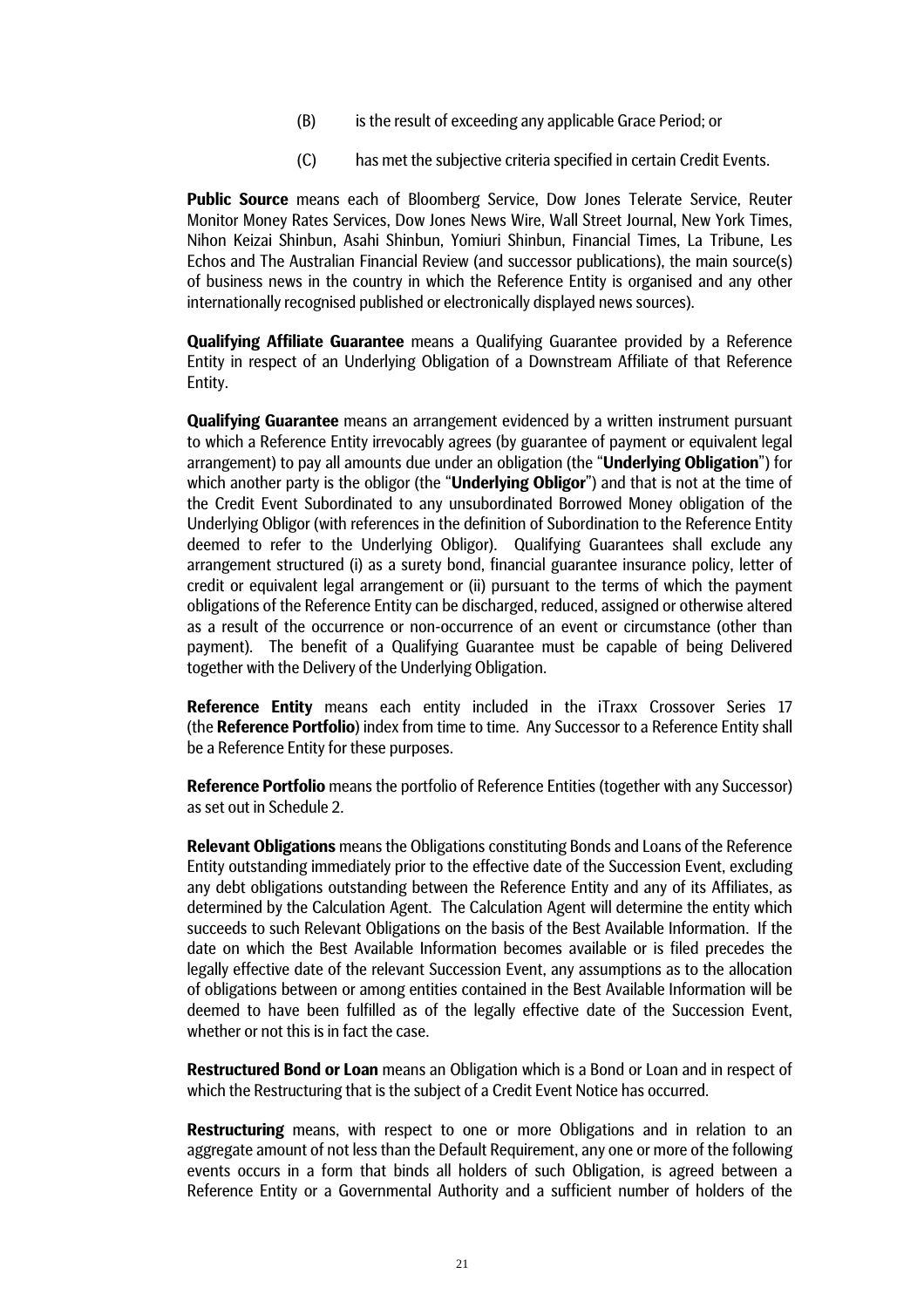Obligation to bind all the holders of such Obligation or is announced (or otherwise decreed) by a Reference Entity or a Governmental Authority in a form that binds all holders of such Obligation, and such event is not expressly provided for under the terms of such Obligation in effect as of the later of the 28 June 2012 and the date as of which such Obligation is issued or incurred:

- (i) a reduction in the rate or amount of interest payable or the amount of scheduled interest accruals;
- (ii) a reduction in the amount of principal or premium payable at maturity or at scheduled redemption dates;
- (iii) a postponement or other deferral of a date or dates for either (i) the payment or accrual of interest or (ii) the payment of principal or premium;
- (iv) a change in the ranking in priority of payment of any Obligation, causing the Subordination of such Obligation to any other Obligation; or
- (v) any change in the currency or composition of any payment of interest or principal to any currency which is not a Permitted Currency.

Notwithstanding the above provisions, none of the following shall constitute a Restructuring:

- (a) the payment in euro of interest or principal in relation to an Obligation denominated in a currency of a Member State of the European Union that adopts or has adopted the single currency in accordance with the Treaty establishing the European Community, as amended by the Treaty on European Union;
- (b) the occurrence of, agreement to or announcement of any of the events described in (i) to (v) above due to an administrative adjustment, accounting adjustment or tax adjustment or other technical adjustment occurring in the ordinary course of business; and
- (c) the occurrence of, agreement to or announcement of any of the events described in (i) to (v) above in circumstances where such event does not directly or indirectly result from a deterioration in the creditworthiness or financial condition of the Reference Entity.

For purposes of the defitnition of Restructuring, the term Obligation shall be deemed to include Underlying Obligations for which the Reference Entity is acting as provider of any Qualifying Guarantee. In the case of a Qualifying Guarantee and an Underlying Obligation, references to the Reference Entity in the initial paragraph and sub-paragraphs (i) to (v) of the definition of Restructuring shall be deemed to refer to the Underlying Obligor and the reference to the Reference Entity in the second paragraph of this definition of Restructuring shall continue to refer to the Reference Entity.

Notwithstanding anything to the contrary in the definition of Restructuring, the occurrence of, agreement to, or announcement of, any of the events described in sub-paragraphs (i) to (v) of the definition of "Restructuring" shall not be a Restructuring unless the Obligation in respect of any such events is a Multiple Holder Obligation. **Multiple Holder Obligation** means an Obligation that (i) at the time of the event which constitutes a Restructuring Credit Event is held by more than three holders that are not Affiliates of each other and (ii) with respect to which a percentage of holders (determined pursuant to the terms of the Obligation as in effect on the date of such event) at least equal to sixty-six and two-thirds is required to consent to the event which constitutes a Restructuring Credit Event.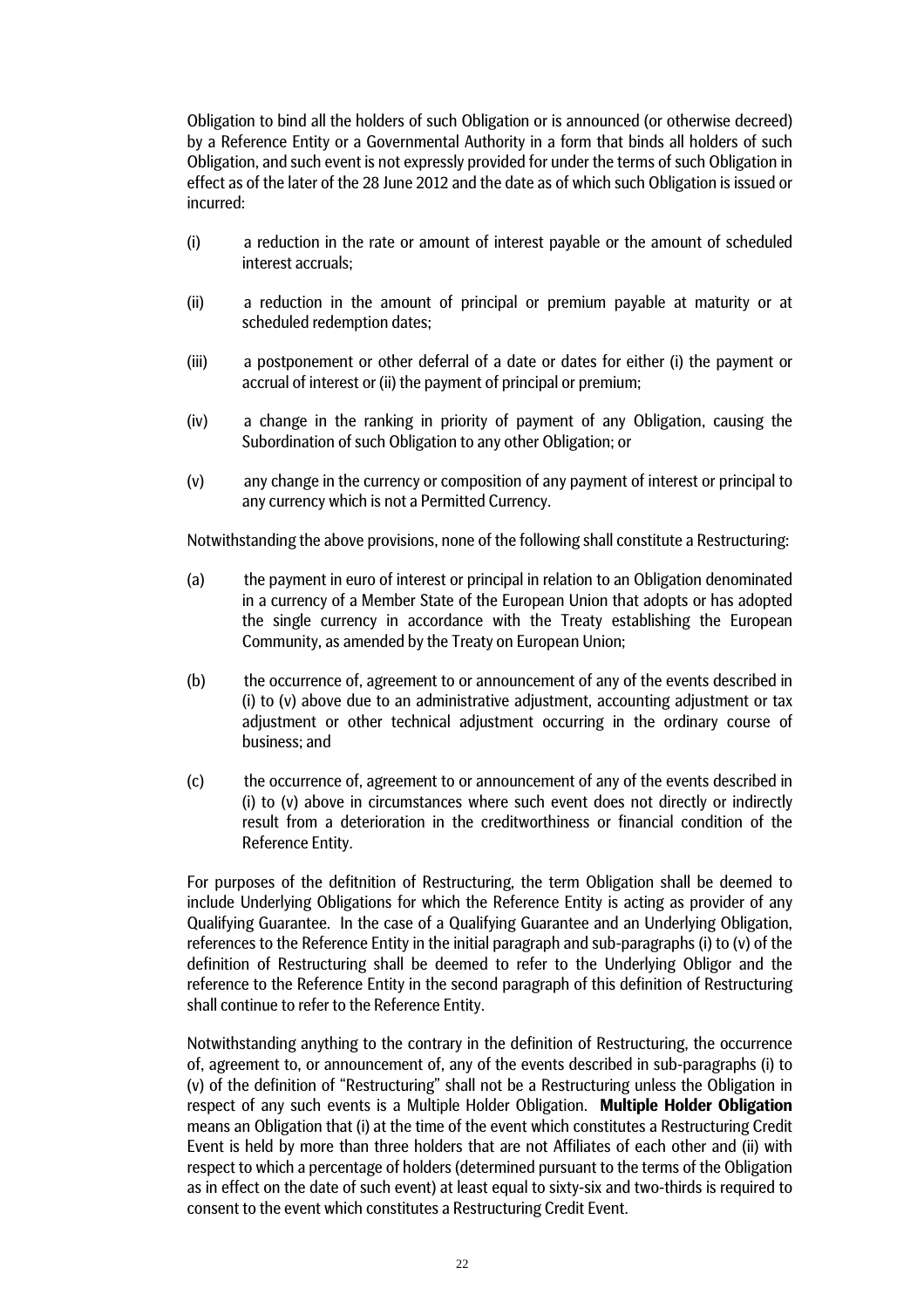**Restructuring Date** means, with respect to a Restructured Bond or Loan, the date on which a Restructuring is legally effective in accordance with the terms of the documentation governing such Restructuring.

**Settlement Amount** means an amount calculated by the Calculation Agent, using the principles set out by the International Swaps and Derivatives Association, equal to the Final Redemption Amount of each Note reduced by 2 % of the Initial Specified Denomination for each Credit Event where the Conditions to Settlement are satisfied during the Notice Delivery Period less (i) where the Hedge Amount is a negative figure (as described in paragraph 2(ii) above), the Hedge Amount and (ii) zero.

**Succession Event** means an event such as a merger, de-merger, consolidation, amalgamation, transfer of assets or liabilities, spin off or other similar event in which one entity succeeds to the obligations of another entity, whether by operation of law or pursuant to any agreement. Notwithstanding the foregoing, "Succession Event" shall not include an event in which the holders of obligations of the Reference Entity exchange such obligations for the obligations of another entity, unless such exchange occurs in connection with a merger, demerger, consolidation, amalgamation, transfer of assets or liabilities, spin-off or other similar event.

**Successor** means in relation to a Reference Entity, the entity or entities, if any, determined as set forth below:

- (a) if one entity directly or indirectly succeeds to seventy-five per cent. or more of the Relevant Obligations of the Reference Entity by way of a Succession Event, that entity will be the sole Successor;
- (b) if only one entity directly or indirectly succeeds to more than twenty-five per cent. (but less than seventy-five per cent.) of the Relevant Obligations of the Reference Entity by way of a Succession Event, and not more than twenty-five per cent. of the Relevant Obligations of the Reference Entity remain with the Reference Entity, the entity that succeeds to more than twenty-five per cent. of the Relevant Obligations will be the sole Successor;
- (c) if more than one entity each directly or indirectly succeed to more than twenty-five per cent. of the Relevant Obligations of the Reference Entity by way of a Succession Event, and not more than twenty-five per cent. of the Relevant Obligations of the Reference Entity remain with the Reference Entity, the entities that succeed to more than twenty-five per cent. of the Relevant Obligations will each be a Successor and the Terms and Conditions and/or the applicable Final Terms will be adjusted as provided below;
- (d) if one or more entities each directly or indirectly succeed to more than twenty-five per cent. of the Relevant Obligations of the Reference Entity by way of a Succession Event, and more than twenty-five per cent. of the Relevant Obligations of the Reference Entity remain with the Reference Entity, each such entity and the Reference Entity will each be a Successor and these Terms and Conditions and/or the applicable Final Terms will be adjusted as provided below;
- (e) if one or more entities directly or indirectly succeed to a portion of the Relevant Obligations of the Reference Entity by way of a Succession Event, but no entity succeeds to more than twenty-five per cent. of the Relevant Obligations of the Reference Entity and the Reference Entity continues to exist, there will be no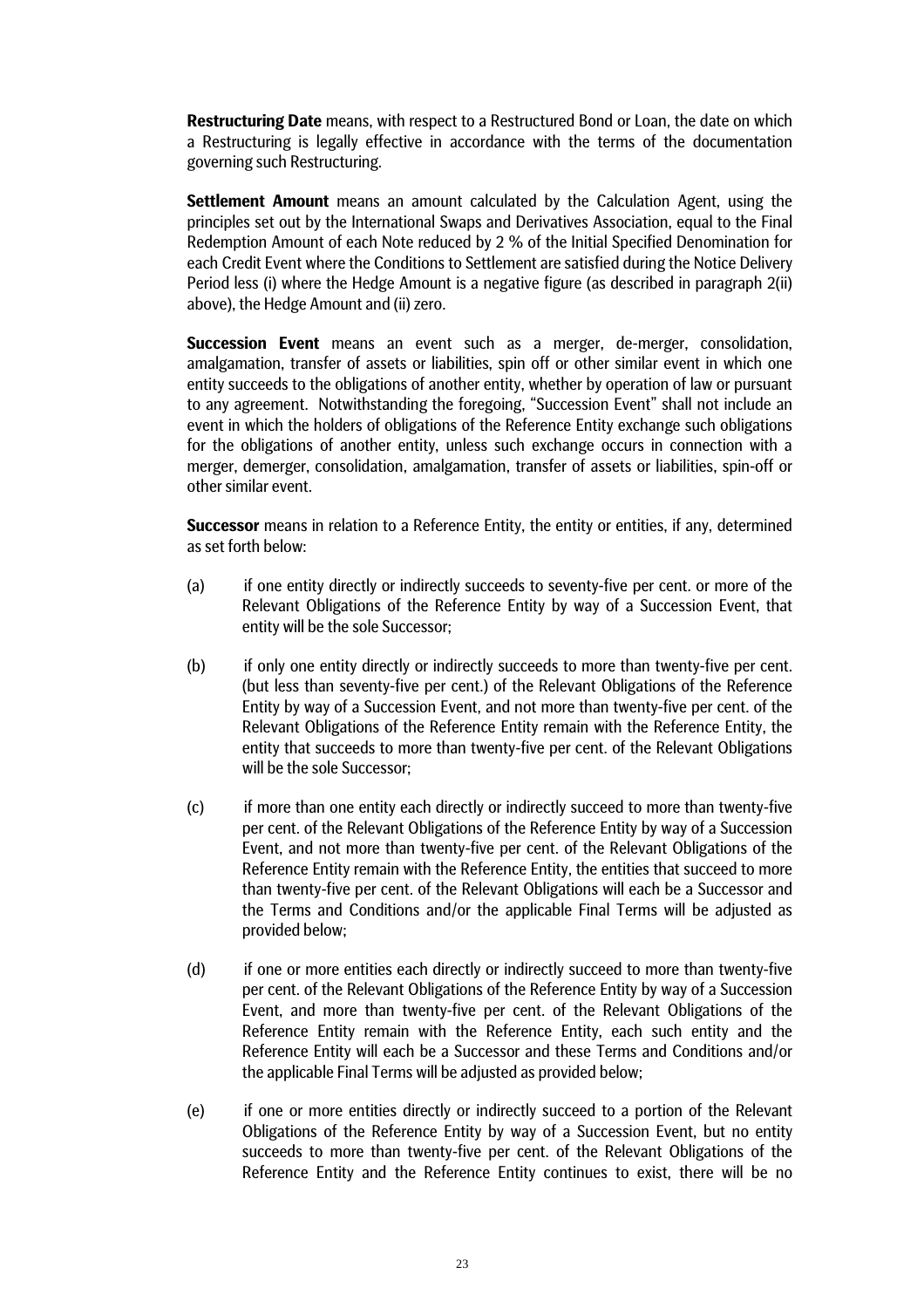Successor and the Reference Entity will not be changed in any way as a result of the Succession Event; and

(f) if one or more entities directly or indirectly succeed to a portion of the Relevant Obligations of the Reference Entity by way of a Succession Event, but no entity succeeds to more than twenty-five per cent. of the Relevant Obligations of the Reference Entity and the Reference Entity ceases to exist, the entity which succeeds to the greatest percentage of Relevant Obligations (or, if two or more entities succeed to an equal percentage of Relevant Obligations, the entity from among those entities which succeeds to the greatest percentage of obligations of the Reference Entity) will be the sole Successor.

The Calculation Agent will be responsible for determining, as soon as reasonably practicable after it becomes aware of the relevant Succession Event (but no earlier than fourteen calendar days after the legally effective date of the Succession Event), and with effect from the legally effective date of the Succession Event, whether the relevant thresholds set forth above have been met, or which entity qualifies under (f) above, as applicable. In calculating the percentages used to determine whether the relevant thresholds set forth above have been met, or which entity qualifies under (f) above, as applicable, the Calculation Agent shall use, in respect of each applicable Relevant Obligation included in such calculation, the amount of the liability in respect of such Relevant Obligation listed in the Best Available Information and shall, as soon as practicable after such calculation, make such calculation available for inspection by Holder(s) at the specified office of the Fiscal Agent.

Where pursuant to paragraph (c) or (d) above, more than one Successor has been identified, the Calculation Agent shall adjust such of the Terms and Conditions and/or these Final Terms as it in its sole and absolute discretion acting in a commercially reasonable manner shall determine to be appropriate to reflect that the relevant Reference Entity has been succeeded by more than one Successor and shall determine the effective date of that adjustment. The Calculation Agent shall be deemed to be acting in a commercially reasonable manner if it adjusts such of the Terms and Conditions and/or these Final Terms in such a manner as to reflect the adjustment to and/or division of any credit derivative transaction(s) related to or underlying the Notes under the provisions of the 2003 ISDA Credit Derivatives Definitions.

Upon the Calculation Agent making such adjustment, the Issuer shall give notice as soon as practicable to Holders in accordance with Condition 13, stating the adjustment to the Terms and Conditions and/or these Final Terms and giving brief details of the relevant Succession Event.

For the purposes of this definition of "Successor", **succeed** means, with respect to a Reference Entity and its Relevant Obligations (or, as applicable, Obligations), that a party other than such Reference Entity (i) assumes or becomes liable for such Relevant Obligations (or, as applicable, Obligations) whether by operation of law or pursuant to any agreement or (ii) issues Bonds that are exchanged for Relevant Obligations (or, as applicable, Obligations), and in either case such Reference Entity is no longer an obligor (primarily or secondarily) or guarantor with respect to such Relevant Obligations (or, as applicable, Obligations). The determinations required pursuant to paragraph (a) of this definition of **Successor** shall be made, in the case of an exchange offer, on the basis of the Outstanding Principal Balance of Relevant Obligations tendered and accepted in the exchange and not on the basis of the Outstanding Principal Balance of Bonds for which Relevant Obligations have been exchanged.